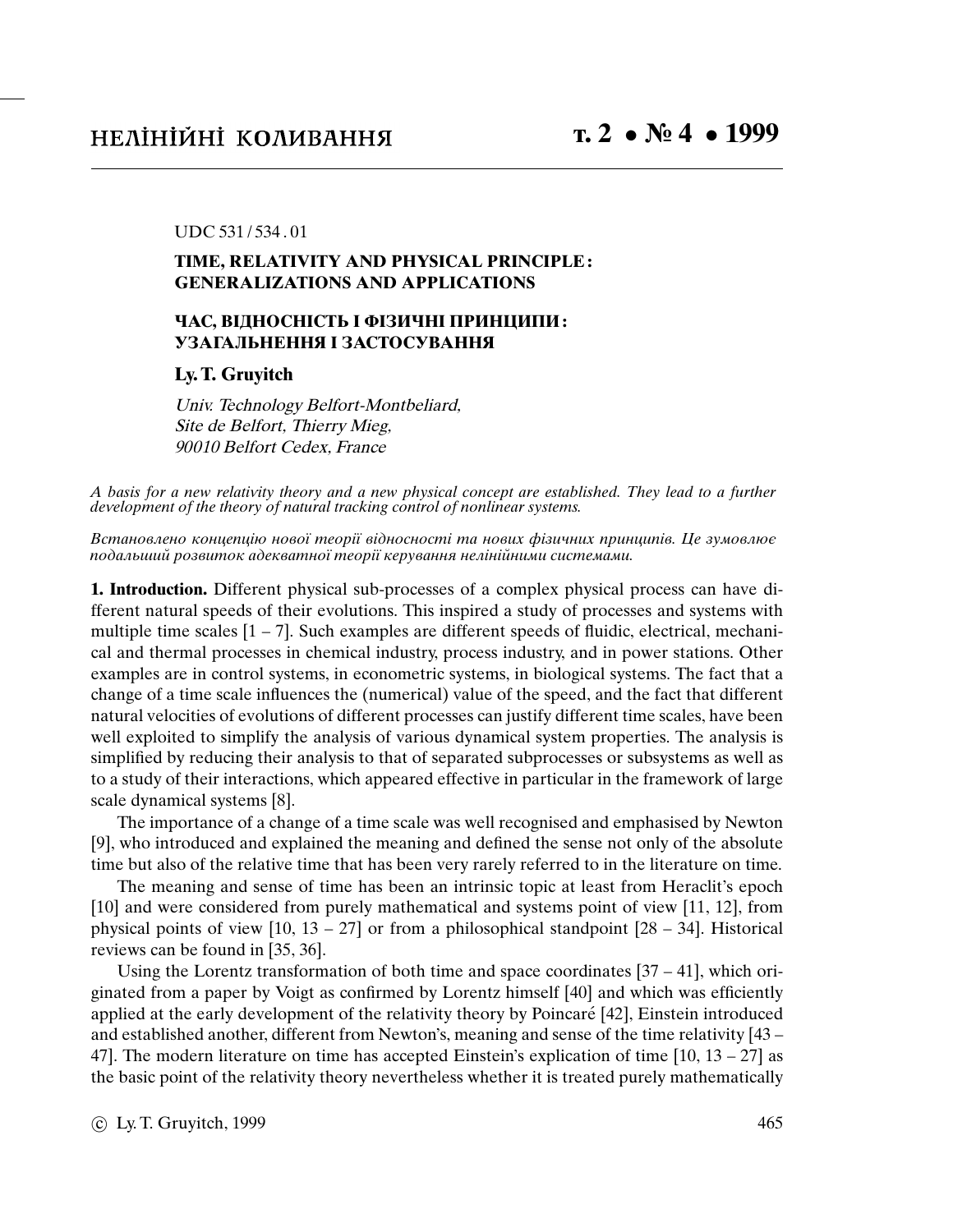$[41, 48 - 51]$  or also from a physical point of view  $[47, 48, 50, 52 - 62]$ . Another crucial point of the relativity theory is the postulate on the constancy of the velocity of light in vacuum relative to inertial frames, which has been interpreted as and used for invariance of its value relative to a change of a time scale  $[43 - 47, 63, 64]$ .

Analysing all this the following questions have been risen:

 $Q<sub>1</sub>$ . Is time a physical or purely mathematical variable, or even only a mathematical parameter?

 $Q<sub>2</sub>$ . Is there an explanation and definition of time that can incorporate both Newton's and Einstein's?

Q3. How does a change of a time scale influence the light speed value and should not be a time scale accepted before a light speed value is considered?

 $Q<sub>4</sub>$ . What is an influence of a change of a time scale on Lorentz transformation via its influence on the light speed value?

Q5. Is it possible to generalize the Lorentz transformation by obeying Einstein's conditions imposed on the transformation for its validity?

Since all these questions have been recently affirmatively replied by showing that the Lorentz transformation is just a singular case [65, 66], then they cause other questions to be posed, replied and explained:

 $Q_6$ . How the generalized Lorentz transformation from the references [65, 66] can be used further in physics, what are its implications on:

a) velocity;

b) acceleration;

c) mass;

d) force;

e) energy,

and whether essentially new relationships result?

Q7. What are implications on the relativity theory, does the generalized Lorentz transformation lead to new views on the relativity theory, does it constitute a basis for a generalization of the relativity theory?

 $Q_8$ . Does the meaning, sense and definition of time accepted in [65, 66] provide another opening important for physics and possibly for other scientific and/or engineering theories and/or applications?

For the sake of the continuity and causality of the presentation and due to the delicacy and importance of replies to the posed questions the paper will present solutions to the first five questions by referring to [65, 66] where the proofs can be found. They enable us to reply to all other questions and to prove rigorously the statements, which is the primary goal of the paper. The results provide complete affirmative replies and explanations, and open various new avenues of research and development in physics, mathematics, systems and control (science and engineering). They also offer a new basis for philosophical understanding and interpretation of time. They also explain why every person has a feeling of her/his own time.

The accepted definition of time discovers no collision with Newton's meaning of the time relativity and simultaneously leads to new results in the relativity theory generalizing those by Lorentz [37 – 40] and Einstein [43 – 46], which therefore follow as special cases.

Furthermore, the properties of time clearly explained in and reflected by the accepted definition lead to a new physical principle to be stated, which appears in particular useful for development of novel directions in control science and engineering that will be also shown.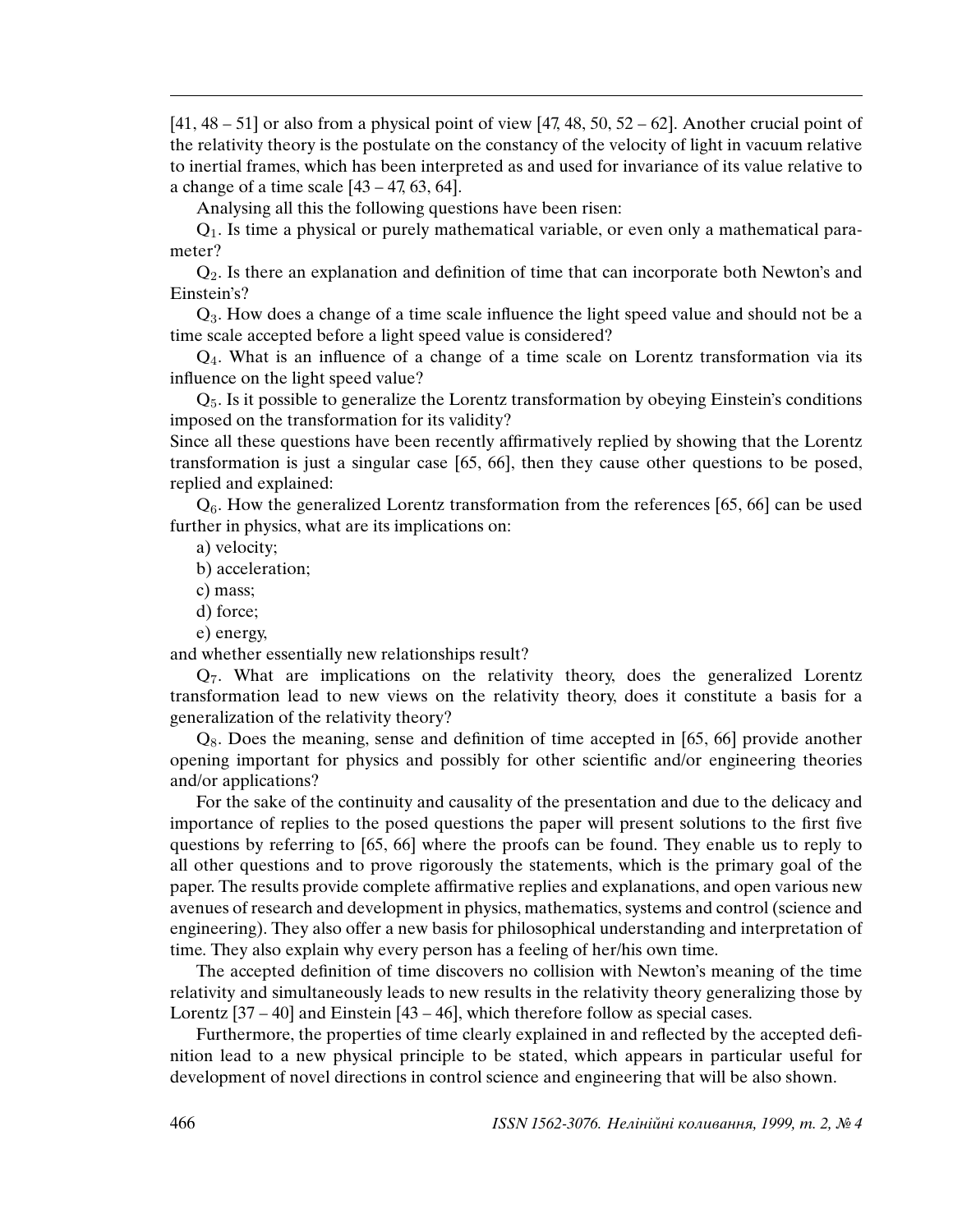**2. Physical variables and time.** Accepted meanings of basic notions will be explained for the sake of preciseness and clearness of the presentation.

A **quantity** that can change its value is a variable. A variable is a physical variable if and only if there is a material object such that its (complete or partial) instantaneous internal (physical) situation at any its point is expressed by an instantaneous value of the variable at the same point and at the same moment. A physical variable can take any value from a set of its values, which is in*fi*nite and everywhere dense.

**Time** is an independent physical variable the value of which is strictly monotonously continuously increasing independently of all other (physical and mathematical) variables, processes and events, which is used to uniquely determine the order of events happening. The value of time is called **moment** or **instant** and is denoted by t or by  $\tau$  and a subscript, e.g. t<sub>2</sub> or  $\tau_b$ . An arbitrary instant will be denoted as time itself by t or by  $\tau$ . The time value is determined accurately up to an unknown additive constant, that is that we do not know what is total zero time value:  $t = 0$ . We accept it conventionally like for some other variables (e.g. position, voltage).

**Moment (instant)** reflects an instantaneous internal physical situation of a material object called its **age**. **Time value difference** (**time interval**) is used to measure duration of a process, of a movement or of a rest.

Different materials can have *different speeds of ageing*, which can hold also for the same material object at its different points. For this reason, different time scales (e.g. decimal, logarithmic), different initial moments and / or different time units (e.g. second, minute) can be assigned to different material objects and / or to different parts of the same material object giving a relative meaning to time in this sense. This is Newtonian meaning of the relativity of time. It should be noted that Newton [9, p. 8 – 10] introduced and determined not only the absolute but also a relative sense of time. Einstein accepted another relative sense of time [43, p. 20; 45, p. 26  $-27$ ; 46, p. 23  $-40$ ].

With the above Newtonian relative sense of time in mind it is clear why different persons think that time has different speeds for them; i.e. that each of them has its own personal time. In fact, they think of the personal velocities of their processes. For example, if a discussion was interesting then its process went "fast" and a person usually say "time passed fast during the discussion", or if a discussion was uninteresting then the person would say "time passed slow", although in both cases the discussions could really last equally.

Since time value is strictly monotonously continuously increasing then  $dt > 0$  is only meaningful. Time is indispensable for the definition and measurement of the speed (acceleration,...) of a value change of every variable. The speed value is measured relative to an accepted time scale. The former is possible only after having defined the latter, which means that we cannot determine a speed value if a time scale and unite have not been well defined.

A path (vector) dr passed by a light array over an infinitesimal time interval  $dt$  is the light speed (vector)  $\mathbf{c}(t) = \frac{d\mathbf{r}(t)}{dt}$  at moment t. The value of the light speed  $c(t) = ||\mathbf{c}(t)||$  is constant in vacuum:  $c(t) = c$  [43, p. 15; 45, p. 26], which is the light speed relative to the vacuum, for short: the light speed. In what follows, the environment will be arbitrary but fixed and such that it enables a constant light speed. The environment dimension  $n \in \{1, 2, \ldots\}$ . We consider it as an *n*-dimensional real vector space and denote it by  $R<sup>n</sup>$ . A fixed point O can be accepted in the environment  $R<sup>n</sup>$  to be the origin of a system of reference (a coordinate system). We can accept another point  $O_A$  movable relative to the environment to be the origin of another coordinate system denoted by  $R_A^n$ . The speed  $\mathbf{v}_{0A}(t)$  of the point  $O_A$  and of the reference system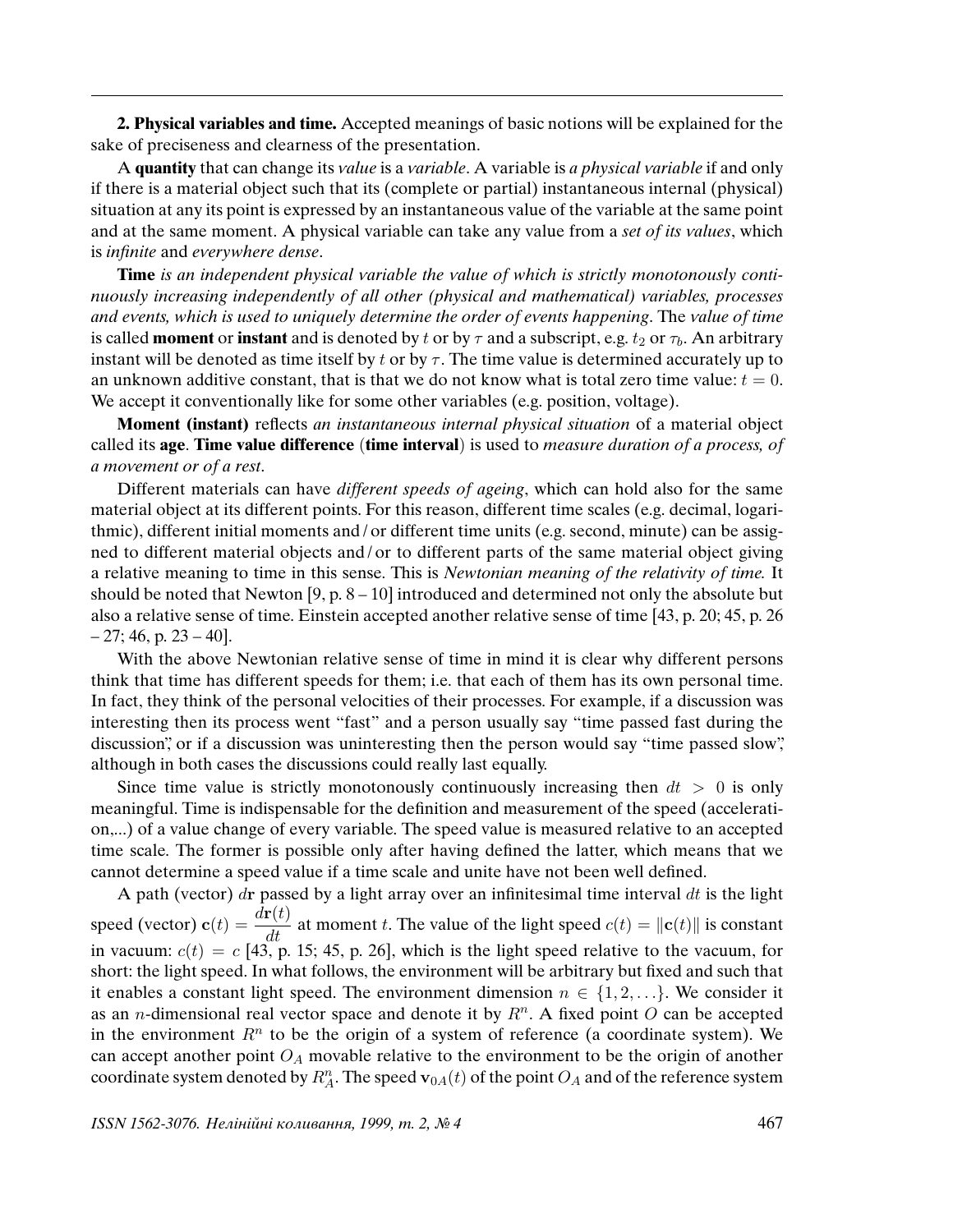$R_A^n$  relative to the environment  $R^n$  is accepted constant:  $\mathbf{v}_{0A}(t) = \mathbf{v}_{0A} = \nu_{0A}\mathbf{r}_0$ , where  $\nu_{0A} =$  $\|\mathbf{v}_{0A}\|$  is the Euclidean norm of  $\mathbf{v}_{0A}$  and  $\mathbf{r}_0$  is a unity vector,  $\|\mathbf{r}_0\| = 1$ .

A coordinate axis used for a time axis that is immovable relative to the environment is denoted by T. It is a set of all instants:  $T = \{t : t \in R, t \in C^{(1)}(R), dt > 0\}$ . Once a time axis has been accepted with a fixed time scale including a fixed time interval unit, then the zero time should have been also accepted. Any instant  $\tau_0 \in T$  can be accepted for an initial instant. We accept that it has been chosen and fixed. It can be  $\tau_0 = 0$ .

The Cartesian product set  $T \times R^n$  is denoted by  $J, J = T \times R^n$ . It is called the  $(n + 1)$ dimensional real integral space, for short the integral space. It enables a complete presentation of motions (of solutions of differential equations from a mathematical point of view, which are called integral trajectories). A pair  $(t, x)$  is called *an event in J* [11]. It can happen only once.

**3. Physical continuity and uniqueness principle** [67 – 70]. A physical variable value depends at least on both time and spatial coordinates of a point at which its value is considered. Such a dependence is *uniquely* determined. If the point is fixed then the physical variable can change its value only continuously in terms of time. These are real features of physical variables, which are expressed by the physical continuity and uniqueness principle.

#### **Physical Continuity and Uniqueness Principle (PCUP):**

#### **a) Physical Continuity Principle:**

A physical variable can change its value from one value to another one only by passing through all intermediate values.

#### **b) Physical Uniqueness Principle:**

A physical variable possesses a unique local instantaneous real value at any place (in any being or in any object) at any moment.

The continuity of time is crucial for applications of the Physical Continuity and Uniqueness Principle. It will be explained by analysing mathematical and physical responses of various nonlinear functions (nonlinearities)  $y(\cdot): R \to R$ , Fig. 1 through Fig. 5.



Fig. 1. A block representing a nonlinearity  $y(\cdot)$ .

The Physical Continuity and Uniqueness Principle enables us to explain how the Nature and beings exploit time continuity to create control. The Principle will be used in the sequel to explain and synthesise such a control of technical objects, which is called natural (tracking) control  $[71 - 80]$ .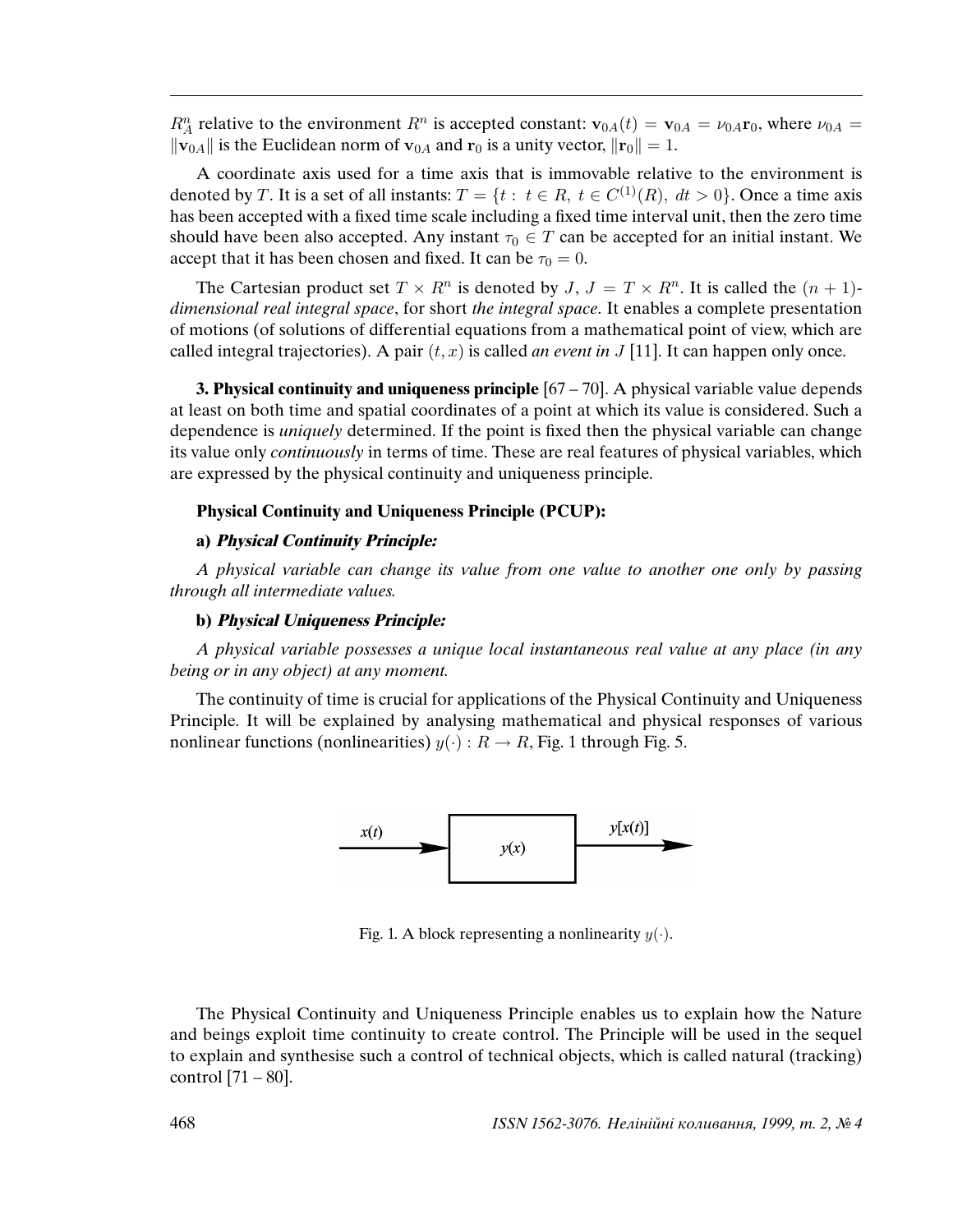





Fig. 3. Discontinuous nonlinearity  $y(\cdot)$ . It is single valued at  $x = a$ .



Fig. 4. Discontinuous nonlinearity  $y(\cdot)$ . It is multi-valued at  $x = a$ .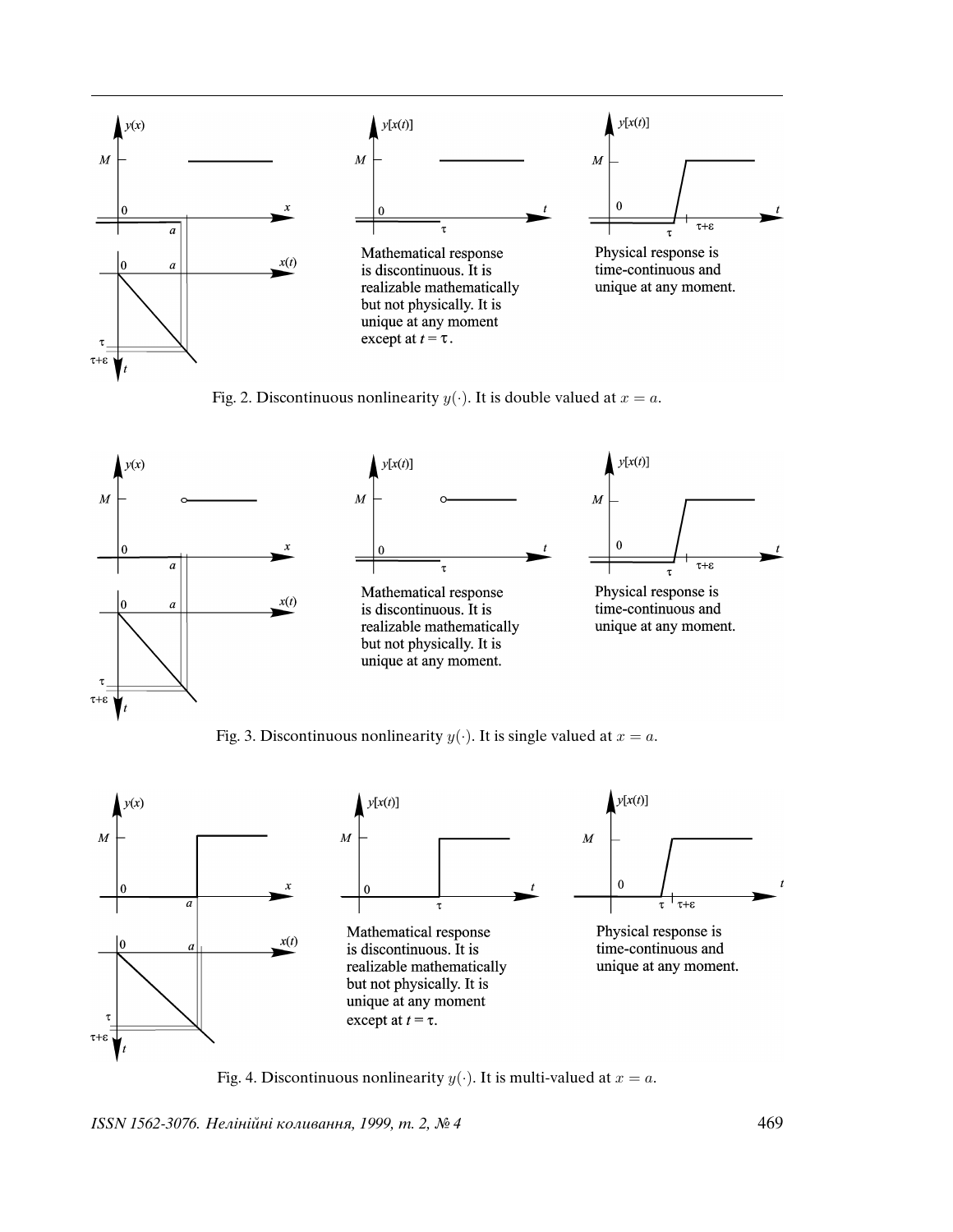

Fig. 5. Continuous nonlinearity  $y(\cdot)$ . It is single valued at  $x = a$ .

**4. Time, speed and coordinate transformation** [66]. What is presented in this section is from [66] (except the Corollary 1) and represents the basis for new results established in the next sections.

**4.1. Time scale and speed.** A time scale of a time axis T can be variously accepted. Let three different time scales be associated with  $T$ : "an original time scale" that is not indexed, "a"-time scale and "b"-time scale, which are then denoted respectively by T,  $T_a$  and  $T_b$ . A time value (instant) measured in T-scale,  $T_a$ -scale and  $T_b$ -scale is designated by  $\tau$ ,  $\tau_a$  and  $\tau_b$ , respectively,  $\tau \in T$ ,  $\tau_a \in T_a$  and  $\tau_b \in T_b$ . We accept  $\tau_0 = \mu_a^{-1} \tau_{a0} = \mu_b^{-1}$  $b_0^{-1} \tau_{b0} \in T$  and fix them in the sequel. Time scale factors  $\mu_a$  and  $\mu_b$  are positive numbers. Immovable time axes (such as T,  $T_a$  and  $T_b$ ) are only considered in the what follows. Integral spaces corresponding to the time axes  $T$ ,  $T_a$ and  $T_b$  are J,  $J_a$  and  $J_b$ , respectively:

$$
J = T \times R, \quad J_a = T_a \times R_a^n \text{ and } J_b = T_b \times R_b^n.
$$

Let the origin  $O_a$  of  $R_a^n$  and  $O_b$  of  $R_b^n$  move with constant  $\mathbf{v}_{O_a}$  and  $\mathbf{v}_{O_b}$  relative to the origin O of  $R<sup>n</sup>$ . This means that the integral space  $J_a(J_b)$  is movable relative to the integral space J in the above sense that  $O_a$  and  $R_a^n$  (i.e.  $O_b$  and  $R_b^n$ ) are only movable, but not the time axes  $T_a$ and  $T_b$ . Norms of the speeds  $\mathbf{v}_{O_a}$  and  $\mathbf{v}_{O_b}$  are denoted by  $v_{O_a}$  and  $v_{O_b}$ , when measured relative to  $t \in T$ . Since the light propagates equally in all directions then we can accept to consider a light signal and translations of  $O_a$  together with  $R_a^n$  and of  $O_b$  together with  $R_b^n$  in a direction and sense of an arbitrary unity vector  $r_0 \in R^n$  that is also used to represent symbolically the spaces  $R^n$ ,  $R_a^n$  and  $R_b^n$  in Fig. 6.

Analogously, without losing in generality, we represent arbitrary elementwise constant vectors  $\mathbf{r} \in R^n$ ,  $\mathbf{r}_a \in R_a^n$  and  $\mathbf{r}_b \in R_b^n$  as  $\mathbf{r} = \rho \mathbf{r}_0$ ,  $\mathbf{r}_a = \rho_a \mathbf{r}_0$  and  $\mathbf{r}_b = \rho_b \mathbf{r}_0$ . Their lengths expressed by their norms  $\rho = ||\mathbf{r}||$ ,  $\rho_a = ||\mathbf{r}_a||$  and  $\rho_b = ||\mathbf{r}_b||$ , respectively, do not depend on a time scale used. Velocities should be naturally permitted to depend on a time scale used:

 $\mathbf{v}_{O_a}(\tau_a) \equiv \mathbf{v}_{O_a}^a \equiv v_{O_a}^a \mathbf{r}_0$  – speed of  $O_a$  relative to O at an instant  $\tau_a$  measured in terms of  $\tau_a$ ,  $\mathbf{v}_{O_a}^a \leq \mathbf{v}_{O_b}^a$  is accepted,

 $\mathbf{v}_{O_b}(\tau_b)\equiv\mathbf{v}_{O_b}^b\equiv v_{O_b}^b\mathbf{r}_0$  — speed of  $O_b$  relative to  $O$  at an instant  $\tau_b$  measured in terms of  $\tau_b$ ,  $v_{O_a}^b \le v_{O_b}^b$  is accepted,

 $\nu(\tau_a) \equiv \nu^a \equiv \nu^a \mathbf{r}_0 \equiv (v_{O_b}^a - v_{O_a}^a) \mathbf{r}_0$  – relative speed of  $O_b$  with respect to  $O_a$  at instant  $\tau_a$ measured all in terms of  $\tau_a$ ; it is to be noted that  $\nu^a \neq -c^a$  due to the accepted  $v_{O_a}^a \leq v_{O_b}^a$ ,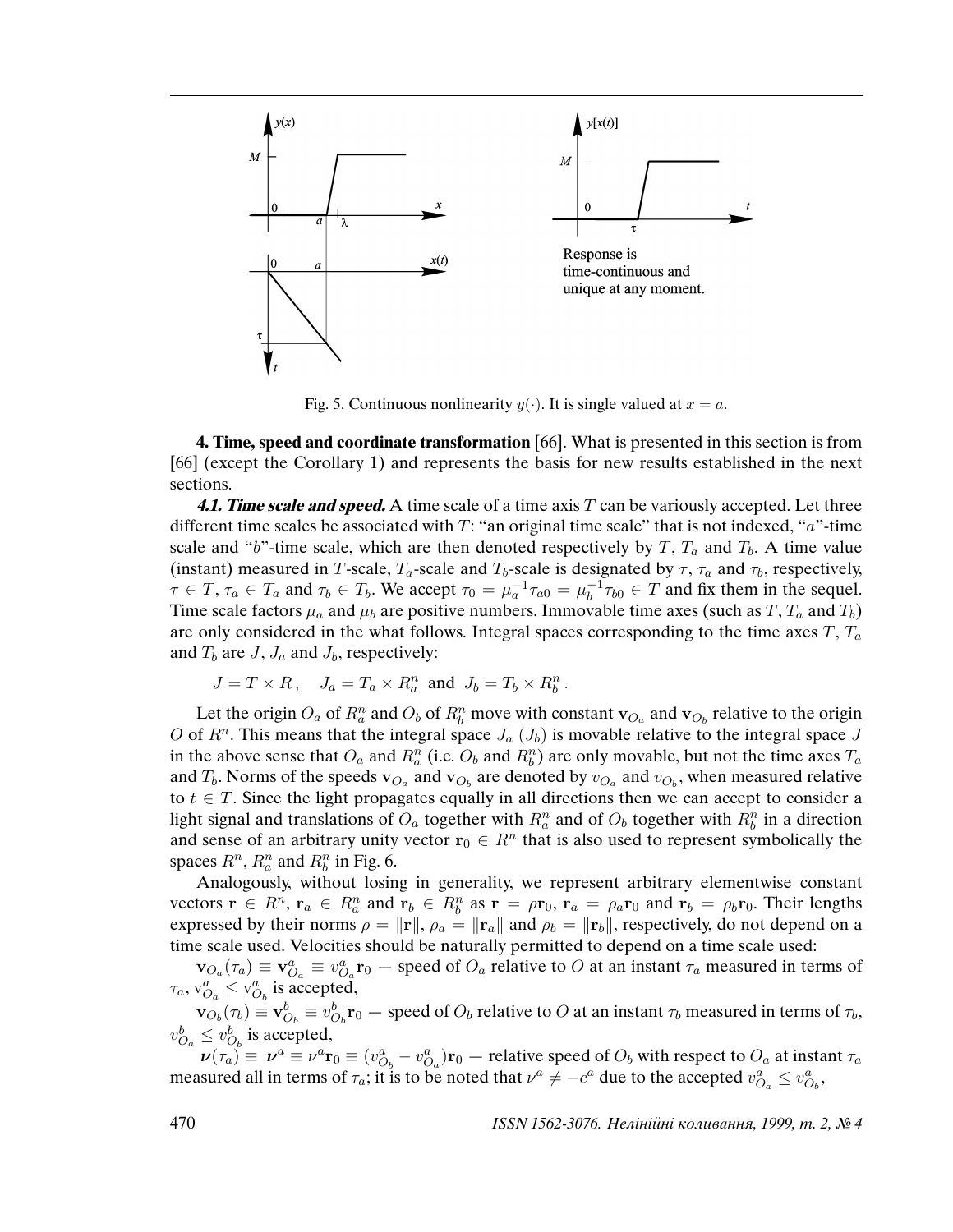

Fig. 6. Movable origins  $O_a$  of  $R_a^n$  and  $O_b$  of  $R_b^n$ , as well as  $R_a^n$  and  $R_b^n$  themselves relative to the origin O of  $R^n$ and relative to  $R^n$  itself. The time axes T,  $T_a$  and  $T_b$ are immovable.

c – the value of the light speed measured relative to  $\tau \in T$ ,

 $c^a$  — the value of the light speed measured relative to  $\tau_a \in T_a$ ,

 $\nu(\tau_b) \equiv \nu^b \equiv \nu^b \mathbf{r}_0 \equiv (v_{O_b}^b - v_{O_a}^b) \mathbf{r}_0$  — relative speed of  $O_b$  with respect to  $O_a$  at instant  $\tau_b$ measured all in terms of  $\tau_b$ ; it is accepted that  $\nu^b \neq c^b$ ,

 $c^b$  — the value of the light speed measured relative to  $\tau_b \in T_b$ .

**4.2. Problem statement.** What are values of the coefficients  $k_a^b$  and  $k_b^a$ ,  $\alpha_a^b$  and  $\alpha_b^a$  such that the equations (1),

$$
\mathbf{r}_a(\tau_a; \tau_{a0}) = k_b^a \left[ \mathbf{r}_b(\tau_b; \tau_{b0}) - \nu^b(\tau_b - \tau_{b0}) \mathbf{r}_0 \right], \qquad (1a)
$$

$$
\mathbf{r}_b(\tau_b; \tau_{b0}) = k_a^b \Big[ \mathbf{r}_a(\tau_a; \tau_{a0}) + \nu^a (\tau_a - \tau_{a0}) \mathbf{r}_0 \Big], \tag{1b}
$$

and the equations (2),

$$
\tau_a - \tau_{a0} = \alpha_b^a \left[ (\tau_b - \tau_{b0}) - \frac{\nu^b}{(c^b)^2} \rho_b(\tau_b; \tau_{b0}) \right],
$$
\n(2a)

$$
\tau_b - \tau_{b0} = \alpha_a^b \left[ (\tau_a - \tau_{a0}) + \frac{\nu^a}{(c^a)^2} \rho_a(\tau_a; \tau_{a0}) \right],
$$
\n(2b)

hold and that they imply both the equations (3),

 $\tau_a - \tau_{a0} = \mu_a (t - t_0), \quad \mu_a \in R^+ = ]0, \infty[,$ (3a)

$$
\tau_b - \tau_{b0} = \mu_b (t - t_0), \quad \mu_b \in R^+, \tag{3b}
$$

and the equation (4),

$$
r_a^2(\tau_a; \tau_{a0}) - \left[c^a(\tau_a - \tau_{a0})\right]^2 = r_b^2(\tau_b; \tau_{b0}) - \left[c^b(\tau_b - \tau_{b0})\right]^2 \tag{4}
$$

and what are values of the factors  $\mu_a$  and  $\mu_b$ ?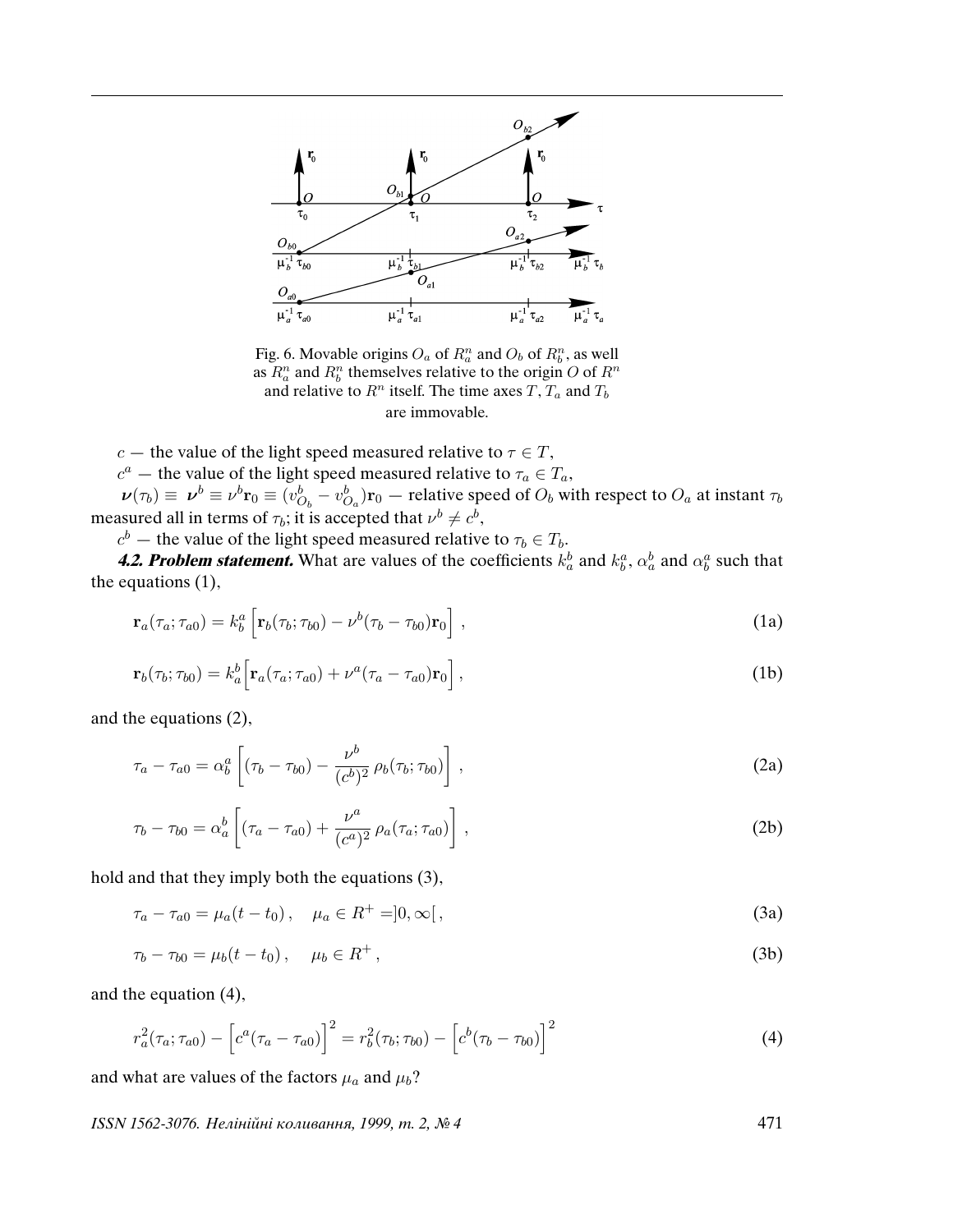The time-scale equations (3) are inherent for multiple time scale systems. The condition (4) is a crucial condition of the Einstein relativity theory for validity of the coordinate transformation defined by (1) and (2) [43, 44].

**4.3. Problem solution.** Let a light signal be emitted from  $O = O_{a0} = O_{b0}$  at an initial instant  $\tau_0 = \mu_a^{-1} \tau_{a0} = \mu_b^{-1}$  $t_b^{-1} \tau_{b0}$ . Let its position be determined by  $r(\tau; \tau_0)$  in  $R^n$  at an instant  $\tau$ ; by  $\mathbf{r}_a(\tau_a; \tau_{a0})$  in  $R_a^n$  at  $\tau_a$  and by  $\mathbf{r}_b(\tau_b; \tau_{b0})$  in  $R_b^n$  at  $\tau_b$ . Hence:

$$
\mathbf{r}\left(\tau;\tau_{0}\right)=c\left(\tau-\tau_{0}\right)\mathbf{r}_{0}=\mathbf{r}\left(\tau-\tau_{0};0\right),\tag{5a}
$$

$$
\mathbf{r}_{a}\left(\tau_{a};\tau_{a0}\right)=c^{a}\left(\tau_{a}-\tau_{a0}\right)\mathbf{r}_{v}=\mathbf{r}_{a}\left(\tau_{a}-\tau_{a0};0\right),\tag{5b}
$$

and

$$
\mathbf{r}_{b}\left(\tau_{b};\tau_{b0}\right)=c^{b}\left(\tau_{b}-\tau_{b0}\right)\mathbf{r}_{0}=\mathbf{r}_{b}\left(\tau_{b}-\tau_{b0};0\right).
$$
\n(5c)

The distance vectors can be expressed also in terms of their lengths (norms),

$$
\mathbf{r}\left(\tau;\tau_{0}\right) = \rho\left(\tau-\tau_{0}\right)\mathbf{r}_{0},\tag{6a}
$$

$$
\mathbf{r}_a \left( \tau_a; \tau_{a0} \right) = \rho_a \left( \tau_a - \tau_{a0} \right) \mathbf{r}_0 \,, \tag{6b}
$$

and

$$
\mathbf{r}_b \left( \tau_b; \tau_{b0} \right) = \rho_b \left( \tau_b - \tau_{b0} \right) \mathbf{r}_0 \,. \tag{6c}
$$

Two cases should be distinguished and will be considered:

*General case:*  $k_a^b \neq k_b^a$  and/or  $\alpha_a^b \neq \alpha_b^a$ . All the coefficients  $k_a^b$ ,  $k_b^a$ ,  $\alpha_a^b$  and  $\alpha_b^a \in R^+ = ]0, \infty[$ . Special case:  $k_a^b = k_b^a = k \in R^+$  and  $\alpha_a^b = \alpha_b^a = \alpha \in R^+$ .

Problem solution for the general case.

**Theorem 1.** In order for the coefficients  $k_a^b \in R^+$ ,  $k_b^a \in R^+$ ,  $k_a^b \neq k_b^a$ ,  $\alpha_a^b \in R^+$  and  $\alpha_b^a \in R^+$ ,  $\alpha_a^b\neq\alpha_b^a$ , to obey (1) and (2), and for (1) and (2) to imply (3) and (4) it is necessary and sufficient that the following equations hold for any choice of  $\mu_a \in R^+$ :

$$
\alpha_b^a = \frac{1}{1 - \frac{\nu^b}{c^b}} \frac{\mu_a}{\mu_b} = \frac{c^b}{c^a} k_b^a,
$$
\n(7a)

$$
\alpha_a^b = \frac{1}{1 + \frac{\nu^a}{c^a}} \frac{\mu_b}{\mu_a} = \frac{c^a}{c^b} k_a^b,
$$
\n(7b)

$$
\nu^b < c^b \,,\tag{7c}
$$

$$
k_a^b = \frac{1}{1 + \frac{\nu^a}{c^a}},\tag{8a}
$$

$$
k_b^a = \frac{1}{1 - \frac{\nu^b}{c^b}},\tag{8b}
$$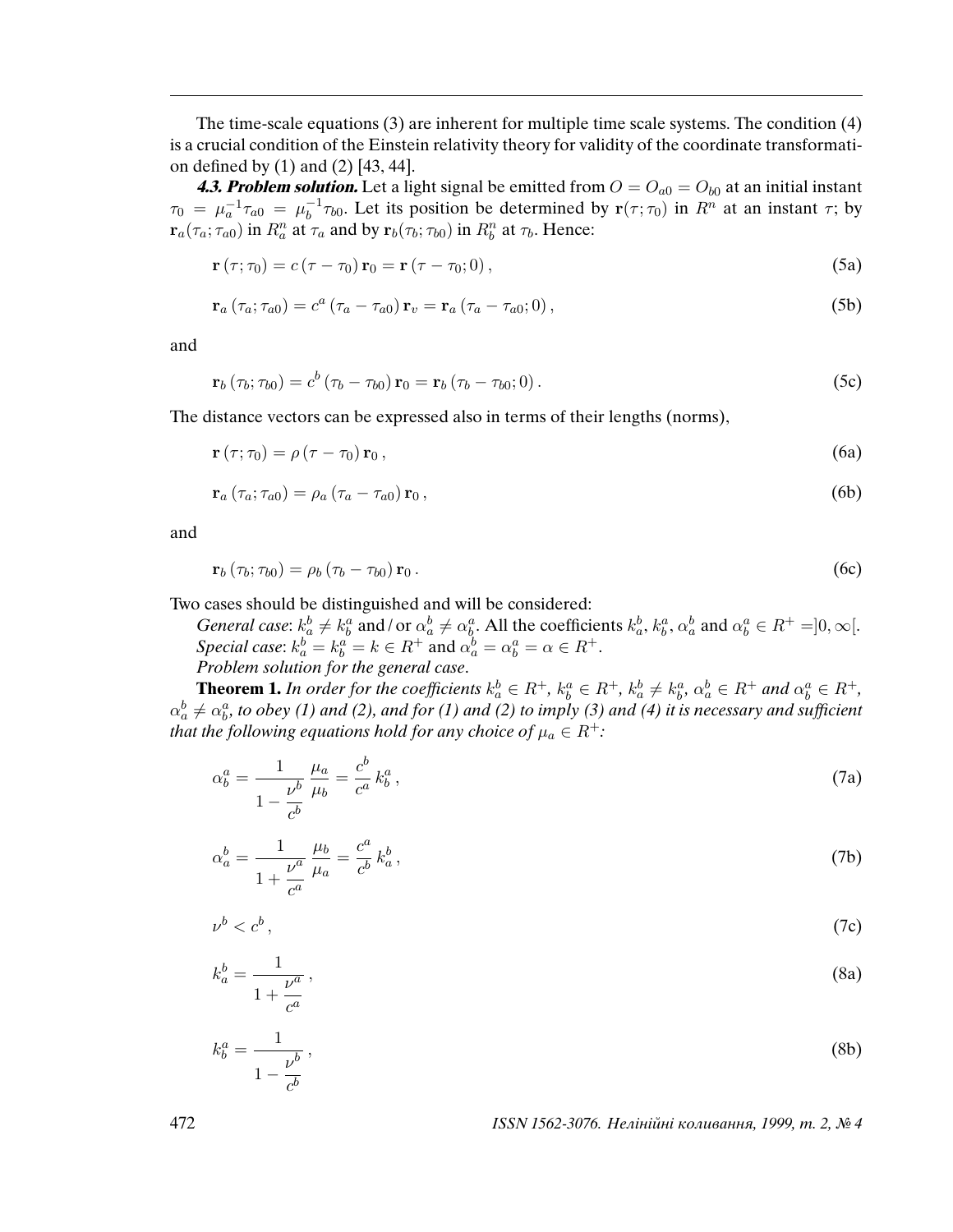and

$$
\mu_b = \frac{c^a}{c^b} \mu_a \,. \tag{9}
$$

*Proof.* It is given in Appendix A of [66].

The equations  $(7)$  and  $(8)$  give the next form to the equations  $(1)$  and  $(2)$ :

$$
\mathbf{r}_a(\tau_a; \tau_{a0}) = \frac{\left[\mathbf{r}_b(\tau_b; \tau_{b0}) - \nu^b(\tau_b - \tau_{b0})\mathbf{r}_0\right]}{1 - \frac{\nu^b}{c^b}},
$$
\n(1a')

$$
\mathbf{r}_b(\tau_b; \tau_{b0}) = \frac{\left[\mathbf{r}_a(\tau_a; \tau_{a0}) - \nu^a(\tau_a - \tau_{a0})\mathbf{r}_0\right]}{1 + \frac{\nu^a}{c^a}},\tag{1b'}
$$

$$
\tau_a - \tau_{a0} = \frac{c^b}{c^a} \frac{1}{1 - \frac{\nu^b}{c^b}} \left[ (\tau_b - \tau_{b0}) - \frac{\nu^b}{(c^b)^2} \rho_b(\tau_b; \tau_{b0}) \right], \qquad (2a')
$$

$$
\tau_b - \tau_{b0} = \frac{c^a}{c^b} \frac{1}{1 + \frac{\nu^a}{c^a}} \left[ (\tau_a - \tau_{a0}) + \frac{\nu^a}{(c^a)^2} \rho_a(\tau_a; \tau_{a0}) \right]. \tag{2b'}
$$

The definition of the speed, and the equations (3) and (9) verify directly the following known relationship among time scales and velocity scales, which are linked with the corresponding light speed values.

**Corollary 1.** Let  $\mathbf{v}^a = v^a \mathbf{r}_0 = v(\tau_a; \tau_{a0}) \mathbf{r}_0$  and  $\mathbf{v}^b = v^b \mathbf{r}_0 = v(\tau_b; \tau_{b0}) \mathbf{r}_0$  be the velocities of the same point in the same space coordinate system  $R<sup>n</sup>$  but relative to time measured in two different time scales  $T_a$  and  $T_b$ . Let the corresponding values of the light speed be  ${\bf c}^a=c^a{\bf r}_0=c(\tau_a;\tau_{a0}){\bf r}_0$ and  $\mathbf{c}^b=c^b\mathbf{r}_0=c(\tau_b;\tau_{b0})\mathbf{r}_0$ , respectively. Then:

$$
\frac{v^a}{v^b} = \frac{\mu_b}{\mu_a} = \frac{c^a}{c^b}.
$$

In the case the coordinate systems  $R_a^n$  and  $R_b^n$  move with the same velocities then the next theorem is easily proved by setting  $v^a = v^b = 0$  in the proof of Theorem 1 (Appendix A in [66]):

**Theorem 2.** Let the coordinate systems  $R_a^n$  and  $R_b^n$  move with the same velocities. In order for the coefficients  $k_a^b \in R^+$ ,  $k_b^a \in R^+$ ,  $\alpha_a^b \in R^+$  and  $\alpha_b^a \in R^+$ ,  $\alpha_a^b \neq \alpha_b^a$ , to obey (1) and (2), and for (1) and (2) to imply (3) and (4) it is necessary and suf*fi*cient that the following equations hold for any choice of  $\mu_a \in R^+$ :

$$
\alpha_b^a = \frac{\mu_a}{\mu_b} = \frac{c^b}{c^a}, \quad \alpha_a^b = \frac{\mu_b}{\mu_a} = \frac{c^a}{c^b} = (\alpha_b^a)^{-1}, \text{ and } k_a^b = k_b^a = 1.
$$

This result shows that different time scales can be chosen in the case  $\alpha_a^b \neq \alpha_b^a$  even the coordinate systems  $R_a^n$  and  $R_b^n$  move with the same velocities. This is a consequence of the time independence of the space. Then the time scale coefficients are related to the corresponding values of the light speed by the equation (9). Hence, it is still possible to model dynamic systems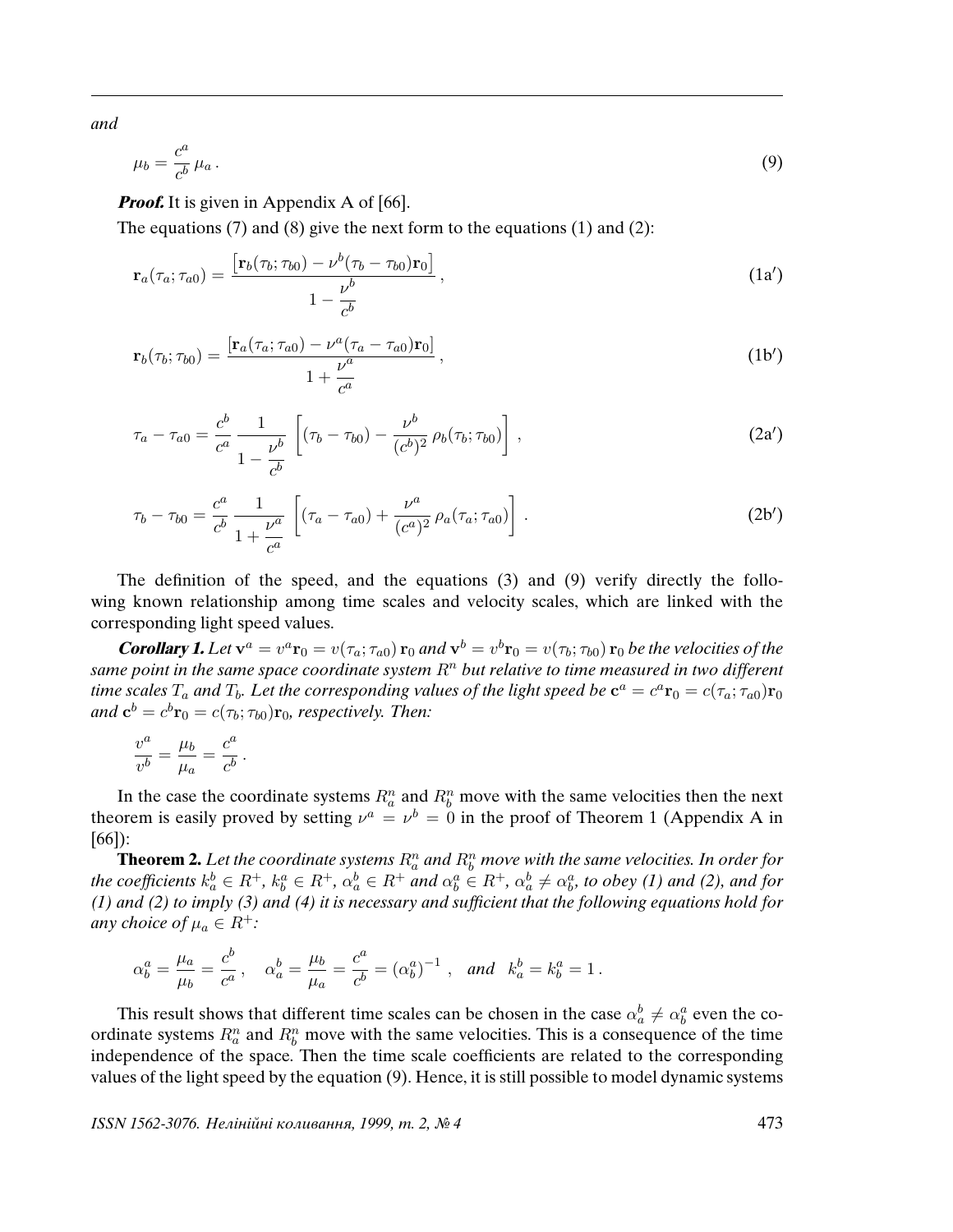with multiple time scales by applying the coordinate transformation defined by (1) and (2) or equivalently by  $(1')$  and  $(2')$ .

Problem solution for the special case.

**Theorem 3.** In order for the coefficients  $k_a^b \in R^+$ ,  $k_b^a \in R^+$ ,  $k_a^b = k_b^a = k$ ,  $\alpha_a^b \in R^+$  and  $\alpha_b^a \in R^+$ ,  $\alpha_a^b = \alpha_b^a = \alpha$ , to obey (1) and (2), and for (1) and (2) to imply (3) and (4) it is necessary and sufficient that the following equations hold for any choice of  $\mu_a \in R^+$ :

$$
c^a = c^b = c,\tag{10}
$$

$$
\nu^a = \nu^b = \nu \,,\tag{11}
$$

$$
\alpha = k = \frac{1}{\sqrt{1 - \frac{\nu^2}{c^2}}},\tag{12}
$$

$$
\mu_b = \mu_a \sqrt{\frac{1 + \frac{\nu}{c}}{1 - \frac{\nu}{c}}} \,. \tag{13}
$$

### *Proof.* It is shown in Appendix B of [66].

The preceding theorem gives the following special form to the equations (1):

$$
\mathbf{r}\left(\tau_a;\tau_{a0}\right) = \frac{\left[\mathbf{r}(\tau_b;\tau_{b0}) - \nu(\tau_b - \tau_{b0})\,\mathbf{r}_0\right]}{\sqrt{1 - \frac{\nu^2}{c^2}}},\tag{14a}
$$

$$
\mathbf{r}\left(\tau_{b};\tau_{b0}\right) = \frac{\left[\mathbf{r}\left(\tau_{a};\tau_{a0}\right) + \nu\left(\tau_{a} - \tau_{a0}\right)\mathbf{r}_{0}\right]}{\sqrt{1 - \frac{\nu^{2}}{c^{2}}}}\,,\tag{14b}
$$

and to the equations (2),

$$
\tau_a - \tau_{a0} = \frac{(\tau_b - \tau_{b0}) - \frac{\nu}{c^2} \rho_b(\tau_b; \tau_{b0})}{\sqrt{1 - \frac{\nu^2}{c^2}}},
$$
\n(15a)

$$
\tau_b - \tau_{b0} = \frac{(\tau_a - \tau_{a0}) + \frac{\nu}{c^2} \rho_a(\tau_a; \tau_{a0})}{\sqrt{1 - \frac{\nu^2}{c^2}}}.
$$
\n(15b)

These equations are well known as the equations of the Lorentz transformation  $[37 - 41, 51]$ . They are basic for the Einstein theory of relativity [43 – 46]. It is now clear that they appear a singular case of the transformations (1) and (2). It should be also noted that they follow herein from the accepted time definition in Newton's sense.

If the reference systems  $R_a^n$  and  $R_b^n$  move with the same speed then the preceding theorem reduces to: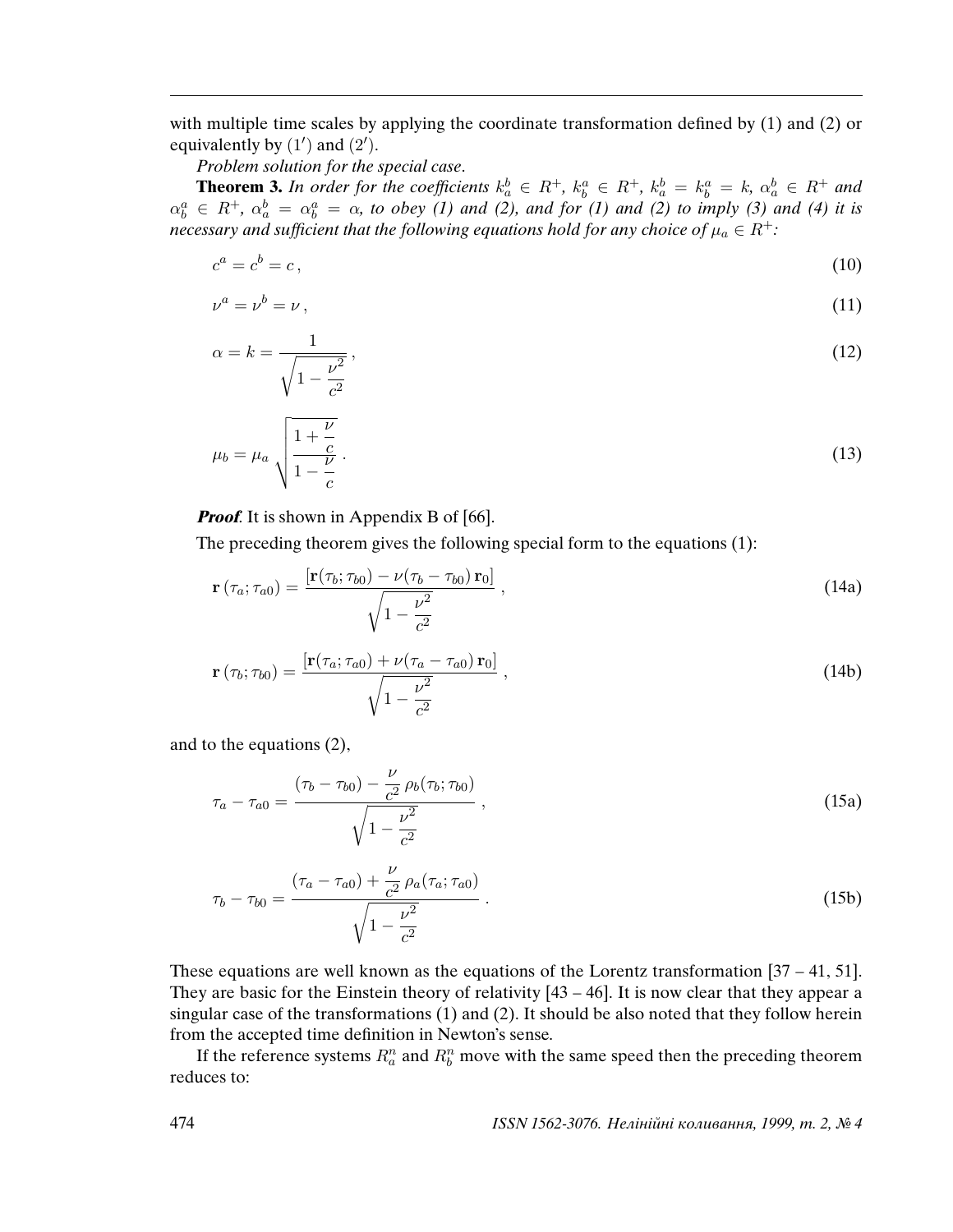**Corollary 2.** Let the coordinate systems  $R_a^n$  and  $R_b^n$  move with the same velocities. In order for the coefficients  $k_a^b \in R^+$ ,  $k_b^a \in R^+$ ,  $k_a^b = k_a^a = k$ ,  $\alpha_a^b \in R^+$  and  $\alpha_b^a \in R^+$ ,  $\alpha_a^b = \alpha_b^a = \alpha$ , to obey (1) and (2), and for (1) and (2) to imply (3) and (4) it is necessary and suf*fi*cient that the following equations hold for any choice of  $\mu_a \in R^+$ :

$$
c^a = c^b = c, \quad \alpha = k = 1, \quad \mu_b = \mu_a \,. \tag{16}
$$

An illustrative example is worked out in [66].

**5. Dynamical variables and coordinate transformation.** In this and next sections new relationships will be derived by employing the generalized Lorentz transformation  $(1')$ ,  $(2')$  and the results obtained in [65, 66] that are presented in the preceding section.

# **5.1. Speed and coordinate transformation.** The general case.

**Theorem 4.** Let the coefficients  $k_a^b \in R^+$ ,  $k_b^a \in R^+$ ,  $k_a^b \neq k_b^a$ ,  $\alpha_a^b \in R^+$  and  $\alpha_b^a \in R^+$ ,  $\alpha_a^b \neq \alpha_b^a$ , obey (1) and (2), and let (1) and (2) imply (3) and (4). Then the speed  $v_A^{O_A}(\tau_a; \tau_{a0})$  of a point A relative to the origin  $O_A$  of  $R_a$  expressed as a function of  $\tau_a$  and the speed  ${\bf v}^{O_B}_A(\tau_b; \tau_{b0})$  of the point A relative to the origin  $O_B$  of  $R_b$  expressed as a function of  $\tau_b$  are interrelated as follows:

$$
\mathbf{v}_{A}^{O_A}(\tau_a; \tau_{a0}) = \frac{c^a}{c^b} \frac{v_{A}^{O_B}(\tau_b; \tau_{b0}) - \nu^b}{1 - \frac{\nu^b v_{A}^{O_B}(\tau_b; \tau_{b0})}{(c^b)^2}} \mathbf{r}_0,
$$
\n(17a)

and

$$
\mathbf{v}_{A}^{O_B}(\tau_b; \tau_{b0}) = \frac{c^b}{c^a} \frac{v_{A}^{O_A}(\tau_a; \tau_{a0}) + \nu^a}{1 + \frac{\nu^a v_{A}^{O_A}(\tau_a; \tau_{a0})}{(c^a)^2}} \mathbf{r}_0.
$$
\n(17b)

**Proof.** Let all the conditions of the theorem statement hold. Then, the equations  $(1')$  and (2') also hold (Theorem 1). The speed  $\mathbf{v}_{A}^{O_{A}}(t_{a})$  is defined by:

$$
\mathbf{v}_{A}^{O_A}(\tau_a; \tau_{a0}) = \frac{d\mathbf{r}_{A}^{O_A}(\tau_a; \tau_{a0})}{d\tau_a}.
$$

This equation, and the equations  $(1')$  and  $(2')$  now yield:

$$
\mathbf{v}_{A}^{O_{A}}(\tau_{a};\tau_{a0}) = \frac{d\mathbf{r}_{A}^{O_{A}}(\tau_{a};\tau_{a0})}{d\tau_{a}} = \n= \frac{d[\mathbf{r}_{A}^{O_{B}}(\tau_{b};\tau_{b0}) - \nu^{b}(\tau_{b} - \tau_{b0})\mathbf{r}_{0}]}{d\left\{\frac{c^{b}}{c^{a}}\frac{1}{1 - \nu^{b}/c^{b}}\left[(\tau_{b} - \tau_{b0}) - \frac{\nu^{b}}{(c^{b})^{2}}\rho_{A}^{O_{B}}(\tau_{b};\tau_{b0})\right]\right\}} = \frac{c^{a}}{c^{b}}\frac{\mathbf{v}_{A}^{O_{B}}(\tau_{b};\tau_{b0}) - \nu^{b}\mathbf{r}_{0}}{1 - \frac{\nu^{b}}{(c^{b})^{2}}\nu_{A}^{O_{B}}(\tau_{b};\tau_{b0})},
$$

which proves (17a). The equation (17b) is analogously proved by starting with the definition of  $\mathbf{v}_{A}^{O_{B}}(\tau_{b};\tau_{b0}),$ 

$$
\mathbf{v}_A^{O_B}(\tau_b; \tau_{b0}) = \frac{d\mathbf{r}_A^{O_B}(\tau_b; \tau_{b0})}{d\tau_b} \,, \tag{18}
$$

and by using  $(1b')$  and  $(2b')$ .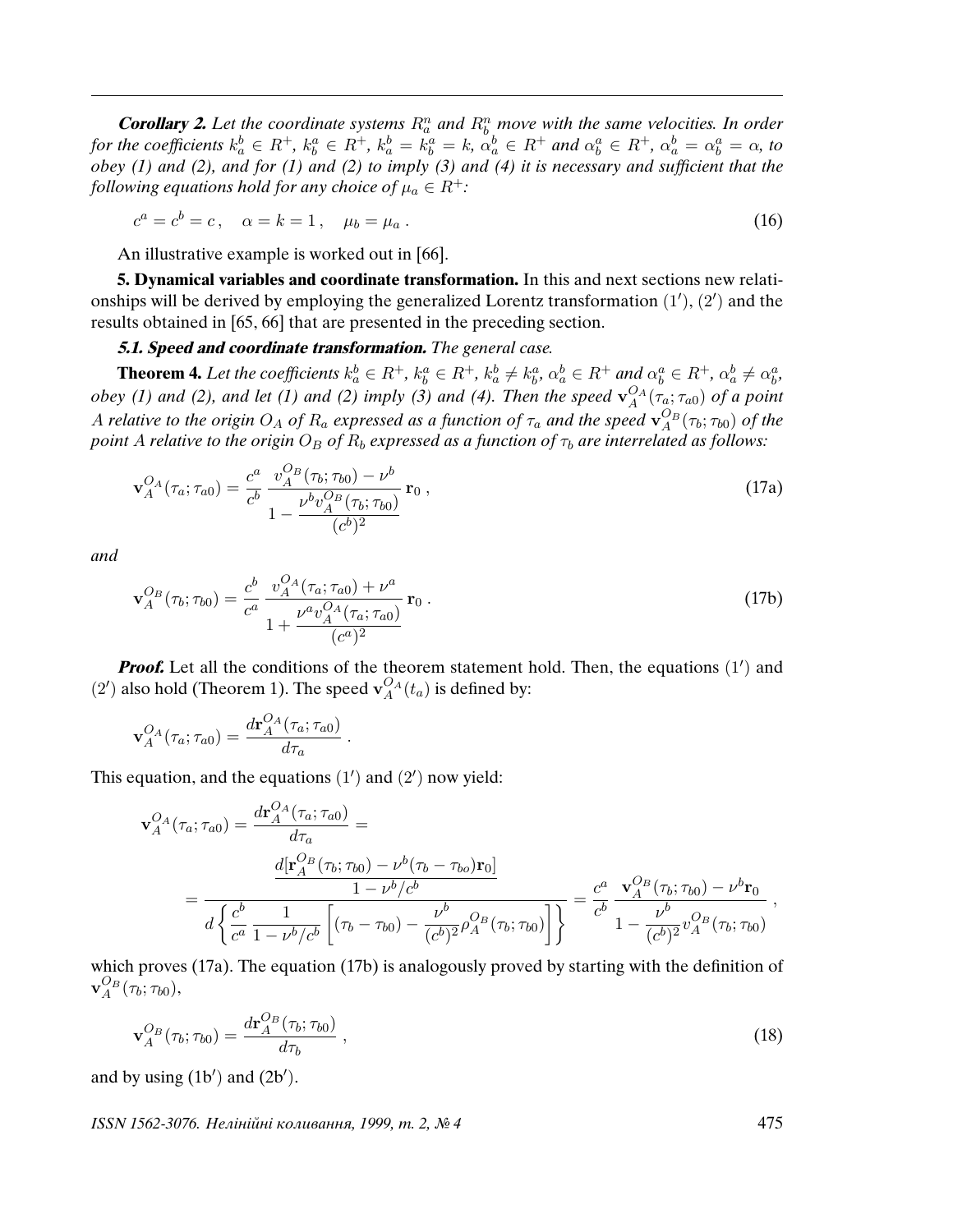The velocity transformation equations (17) are beyond those of the relativity theory. The former are general, while the latter result from the special case. Notice once more that  $v^a$  =  $= v^b = v$  and  $c^a = c^b = c$  in the special case.

## The special case.

**Theorem 5.** Let the coefficients  $k_a^b \in R^+$ ,  $k_b^a \in R^+$ ,  $k_a^b = k_b^a = k$ ,  $\alpha_a^b \in R^+$  and  $\alpha_b^a \in R^+$ ,  $\alpha^b_a=\alpha^a_b=\alpha$ , obey (1) and (2), and let (1) and (2) imply (3) and (4). Then the speed  ${\bf v}^{O_A}_A(\tau_a;\tau_{a0})$ of a point A relative to the origin  $O_A$  of  $R_a$  expressed as a function of  $\tau_a$  and the speed  ${\bf v}^{O_B}_A(\tau_b;\tau_{b0})$ of the point A relative to the origin  $O_B$  of  $R_b$  expressed as a function of  $\tau_b$  are interrelated as follows:

$$
\mathbf{v}_{A}^{O_A}(\tau_a; \tau_{a0}) = \frac{v_{A}^{O_B}(\tau_b; \tau_{b0}) - \nu}{1 - \frac{\nu v_{A}^{O_B}(\tau_b; \tau_{b0})}{c^2}} \mathbf{r}_0,
$$
\n(19a)

and

$$
\mathbf{v}_{A}^{O_B}(\tau_b; \tau_{b0}) = \frac{v_{A}^{O_A}(\tau_a; \tau_{a0}) + \nu}{1 + \frac{\nu v_{A}^{O_A}(\tau_a; \tau_{a0})}{c^2}} \mathbf{r}_0.
$$
\n(19b)

**Proof.** Let all the conditions of the theorem statement hold. Then, the equations (14) and (15) also hold (Theorem 3). The speed  $\mathbf{v}_{A}^{O_A}$  is determined by the equations (14a) and (15a) as follows:

$$
\mathbf{v}_{A}^{O_{A}}(\tau_{a};\tau_{a0})\frac{d\mathbf{r}_{A}^{O_{A}}(\tau_{a};\tau_{a0})}{d\tau_{a}} = \frac{d[\mathbf{r}_{A}^{O_{B}}(\tau_{b};\tau_{b0}) - \nu(\tau_{b} - \tau_{bo})\mathbf{r}_{0}]}{\sqrt{1 - \nu^{2}/c^{2}}} = \frac{\sqrt{1 - \nu^{2}/c^{2}}}{\frac{d\left[(\tau_{b} - \tau_{b0}) - \frac{\nu}{c^{2}}\rho_{b}(\tau_{b};\tau_{b0})\right]}{\sqrt{1 - \nu^{2}/c^{2}}}} \div \frac{d\tau_{b}}{d\tau_{b}} = \frac{\mathbf{v}_{A}^{O_{B}}(\tau_{b};\tau_{b0}) - \nu\mathbf{r}_{0}}{1 - \frac{\nu}{c^{2}}v_{A}^{O_{B}}(\tau_{b};\tau_{b0})},
$$

which implies (19a). The equation (19b) is analogously proved by starting with the definition of  $\mathbf{v}_{A}^{O_{B}}(\tau_{b};\tau_{b0}),$  (18), and by using (14b) and (15b).

Notice that the equations (19) can be also derived directly from the equations (17) for  $c^a$  =  $b = c<sup>b</sup> = c$  due to Corollary 1 and the conditions of Theorem 5.

The equations (19) are well known in the relativity theory. It is important to note that they are derived herein starting with the time definition in Newton's sense rather than in Einstein's.

**5.2. Acceleration and coordinate transformation.** The general case.

**Theorem 6.** Let the coefficients  $k_a^b \in R^+$ ,  $k_b^a \in R^+$ ,  $k_a^b \neq k_b^a$ ,  $\alpha_a^b \in R^+$  and  $\alpha_b^a \in R^+$ ,  $\alpha_a^b \neq \alpha_b^a$ , obey (1) and (2), and let (1) and (2) imply (3) and (4). Then the acceleration  ${\bf a}_A^{O_A}(\tau_a;\tau_{a0})$  of a point A relative to the origin  $O_A$  of  $R_a$  expressed as a function of  $\tau_a$  and the acceleration  ${\bf a}^{O_B}_A(\tau_b; \tau_{b0})$ of the point A relative to the origin  $O_B$  of  $R_b$  expressed as a function of  $\tau_b$  are interrelated as follows:

$$
\mathbf{a}_{A}^{OA}(\tau_{a};\tau_{a0}) = \left(\frac{c^{a}}{c^{b}}\right)^{2} \left(1 + \frac{\nu^{b}}{c^{b}}\right) \frac{\left(1 - \frac{\nu^{b}}{c^{b}}\right)^{2}}{\left[1 - \frac{\nu^{b}v_{A}^{O_{B}}(\tau_{b};\tau_{b0})}{(c^{b})^{2}}\right]^{3}} \mathbf{a}_{A}^{O_{B}}(\tau_{b};\tau_{b0}), \qquad (20a)
$$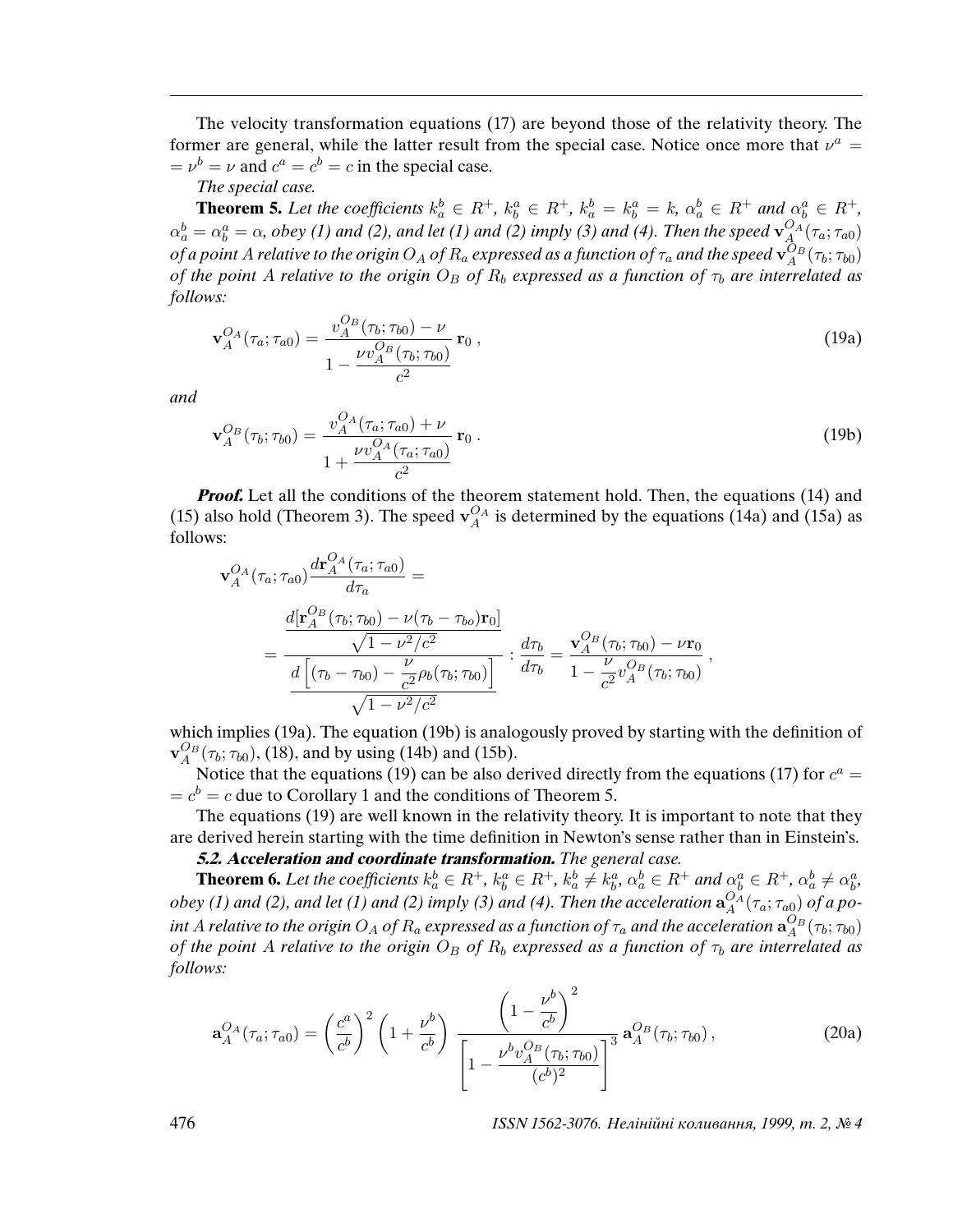and

$$
\mathbf{a}_{A}^{O_{B}}(\tau_{b};\tau_{b0}) = \left(\frac{c^{b}}{c^{a}}\right)^{2} \left(1 - \frac{\nu^{a}}{c^{a}}\right) \frac{\left(1 + \frac{\nu^{a}}{c^{a}}\right)^{2}}{\left[1 + \frac{\nu^{a} \nu_{A}^{O_{B}}(\tau_{a};\tau_{a0})}{(c^{b})^{2}}\right]^{3}} \mathbf{a}_{A}^{O_{A}}(\tau_{a};\tau_{a0}).
$$
\n(20b)

**Proof.** Let all the conditions of the theorem statement hold. Then, the equations  $(2')$  and (17) also hold (Theorem 1 and Theorem 4). The acceleration  $a_A^{O_A}(\tau_a; \tau_{a0})$  is defined by:

$$
\mathbf{a}_A^{OA}(\tau_a; \tau_{a0}) = \frac{d\mathbf{v}_A^{OA}(\tau_a; \tau_{a0})}{d\tau_a}.
$$

This equation, the equations  $(17a)$  and  $(2a')$  now yield:

$$
\mathbf{a}_{A}^{OA}(\tau_{a};\tau_{a0}) = d\left[\frac{c^{a}}{c^{b}}\frac{\mathbf{v}_{A}^{O_{B}}(\tau_{b};\tau_{b0}) - \nu^{b}\mathbf{r}_{0}}{1 - \frac{\nu^{b}\mathbf{v}_{A}^{O_{B}}(\tau_{b};\tau_{b0})}{(c^{b})^{2}}}\right]
$$
\n
$$
= \frac{d\left\{\frac{c^{b}}{c^{a}}\frac{1}{1 - \frac{\nu^{b}}{c^{b}}}\left[(\tau_{b} - \tau_{b0}) - \frac{\nu^{b}}{(c^{b})^{2}}\rho_{A}^{O_{B}}(\tau_{b};\tau_{b0})\right]\right\}} : \frac{d\tau_{b}}{d\tau_{b}} = \left(1 - \frac{\nu^{b}}{c^{b}}\right)\left(\frac{c^{a}}{c^{b}}\right)^{2} \times \frac{d\tau_{b}}{d\tau_{b}}
$$
\n
$$
\times \frac{\left[\frac{d\mathbf{v}_{A}^{O_{B}}(\tau_{b};\tau_{b0})}{d\tau_{b}}\right]\left[1 - \frac{\nu^{b}\mathbf{v}_{A}^{O_{B}}(\tau_{b};\tau_{b0})}{(c^{b})^{2}}\right] - \left[\nu_{A}^{O_{B}}(\tau_{b};\tau_{b0}) - \nu^{b}\right]\left[-\frac{\nu^{b}}{(c^{b})^{2}}\frac{d\mathbf{v}_{A}^{O_{B}}(\tau_{b};\tau_{b0})}{d\tau_{b}}\right]}{d\tau_{b}}
$$
\n
$$
= \left(\frac{c^{a}}{c^{b}}\right)^{2}\left(1 - \frac{\nu^{b}}{c^{b}}\right)\frac{1 - \left(\frac{\nu^{b}}{c^{b}}\right)^{2}}{1 - \frac{\nu^{b}\mathbf{v}_{A}^{O_{B}}(\tau_{b};\tau_{b0})}{(c^{b})^{2}}\right]^{3}}\mathbf{a}_{A}^{O_{B}}(\tau_{b};\tau_{b0}) =
$$
\n
$$
= \left(\frac{c^{a}}{c^{b}}\right)^{2}\left(1 + \frac{\nu^{b}}{c^{b}}\right)\frac{1 - \left(\frac{\nu^{b}}{c^{b}}\right)^{2}}{1 - \frac{\nu^{b}\mathbf{v}_{A}^{O_{B}}(\tau_{b};\tau_{b0})}{(c^{b})^{2}}\right]
$$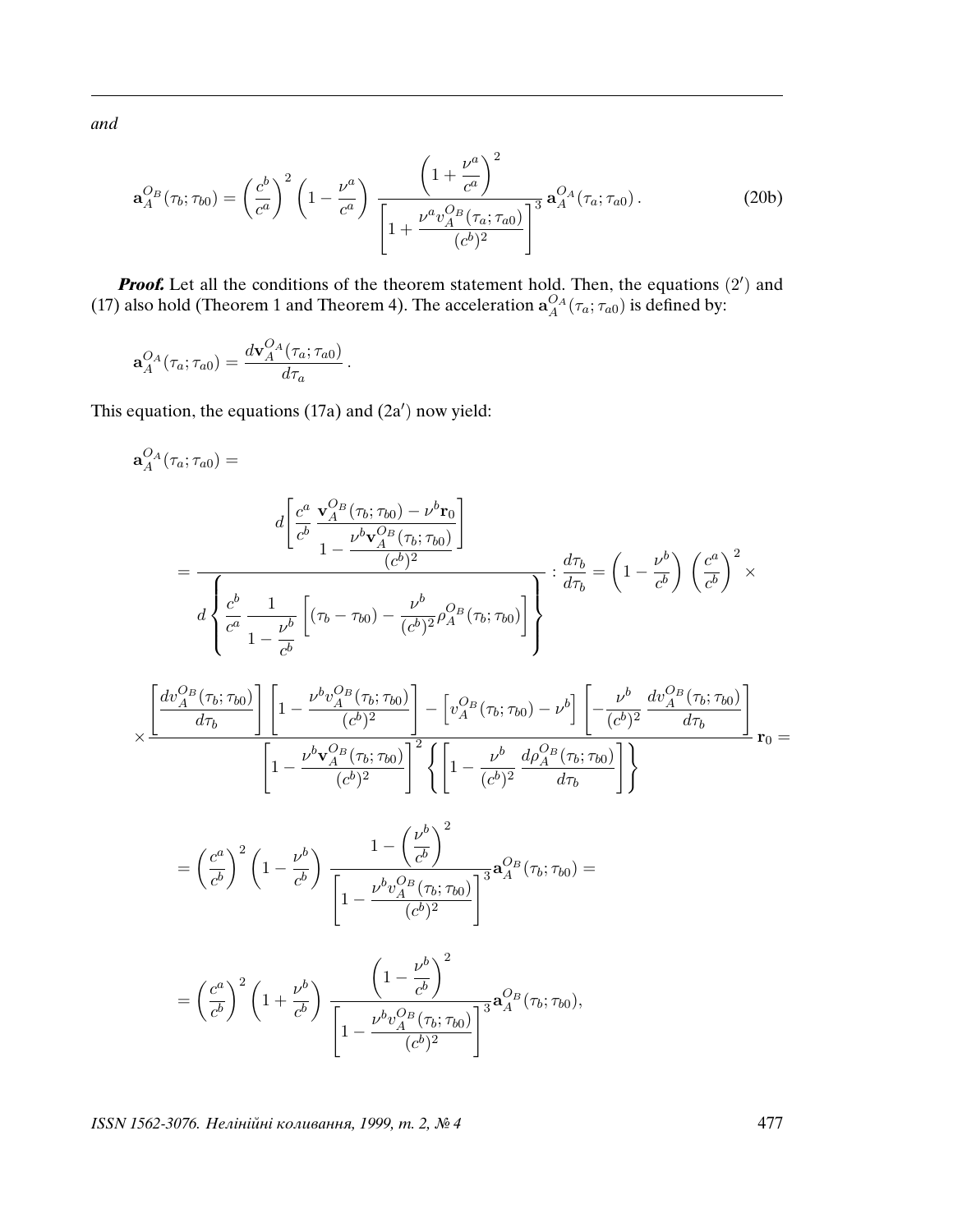which proves (20a). The equation (20b) is analogously proved by starting with the definition of  $\mathbf{a}_A^{O_B}(\tau_b;\tau_{b0}),$ 

$$
\mathbf{a}_A^{O_B}(\tau_b; \tau_{b0}) = \frac{d\mathbf{v}_A^{O_B}(\tau_b; \tau_{b0})}{d\tau_b},\tag{21}
$$

and by using  $(17b)$  and  $(2b')$ .

The acceleration transformation equations (20) are beyond those of the relativity theory, The former are general, while the latter result from the special case as shown in what follows.

The special case.

**Theorem 7.** Let the coefficients  $k_a^b \in R^+$ ,  $k_b^a \in R^+$ ,  $k_a^b = k_b^a = k$ ,  $\alpha_a^b \in R^+$  and  $\alpha_b^a \in R^+$ ,  $\alpha_{a}^{b} = \alpha_{b}^{a} = \alpha$ , obey (1) and (2), and let (1) and (2) imply (3) and (4). Then the acceleration  $\mathbf{a}_A^{O_A}(\tau_a;\tau_{a0})$  of a point A relative to the origin  $O_A$  of  $R_a$  expressed as a function of  $\tau_a$  and the acceleration  $\mathbf{a}_A^{O_B}(\tau_b; \tau_{b0})$  of the point A relative to the origin  $O_B$  of  $R_b$  expressed as a function of  $\tau_b$  are interrelated as follows:

$$
\mathbf{a}_{A}^{O_{A}}(\tau_{a};\tau_{a0}) = \frac{\left[1 - \left(\frac{\nu}{c}\right)^{2}\right]^{3/2} \mathbf{a}_{A}^{O_{B}}(\tau_{b};\tau_{b0})}{\left[1 - \frac{\nu v_{A}^{O_{B}}(\tau_{b};\tau_{b0})}{c^{2}}\right]^{3}},
$$
\n(22a)

and

$$
\mathbf{a}_{A}^{O_{B}}(\tau_{b};\tau_{b0}) = \frac{\left[1 - \left(\frac{\nu}{c}\right)^{2}\right]^{3/2} \mathbf{a}_{A}^{O_{A}}(\tau_{a};\tau_{a0})}{\left[1 - \frac{\nu v_{A}^{O_{A}}(\tau_{a};\tau_{a0})}{c^{2}}\right]^{3}}.
$$
\n(22b)

**Proof.** Let all the conditions of the theorem statement hold. Then, the equations (19) also hold (Theorem 5). The acceleration  $\mathbf{a}_{A}^{O_{A}}(\tau_a; \tau_{a0})$  is determined by the equations (19a) and (15a) as follows:

$$
\mathbf{a}_{A}^{O_{A}}(\tau_{a};\tau_{a0}) = \frac{d\mathbf{v}_{A}^{O_{A}}(\tau_{a};\tau_{a0})}{d\tau_{a}} = \frac{d\mathbf{v}_{A}^{O_{B}}(\tau_{a};\tau_{a0})}{d\tau_{a}} = \left\{ d \left[ \frac{\mathbf{v}_{A}^{O_{B}}(\tau_{b};\tau_{b0}) - \nu \mathbf{r}_{0}}{1 - \frac{\nu v_{A}^{O_{B}}(\tau_{b};\tau_{b0})}{c^{2}}} \right] \right\} \left\{ \frac{d \left[ (\tau_{b} - \tau_{b0}) - \frac{\nu \rho_{A}^{O_{B}}(\tau_{b};\tau_{b0})}{c^{2}} \right]}{\sqrt{1 - \frac{\nu^{2}}{c^{2}}}} \right\} \cdot \frac{d\tau_{b}}{d\tau_{b}} = \frac{d\tau_{b}}{d\tau_{b}} = \frac{d\tau_{b}}{d\tau_{b}} = \frac{d\tau_{b}}{d\tau_{b}} = \frac{d\tau_{b}^{O_{B}}(\tau_{b};\tau_{b0}) - \mathbf{a}_{A}^{O_{B}}(\tau_{b};\tau_{b0}) - \nu \mathbf{a}_{A}^{O_{B}}(\tau_{b};\tau_{b0}) - \nu \mathbf{a}_{A}^{O_{B}}(\tau_{b};\tau_{b0})}{c^{2}} - \left[ \mathbf{v}_{A}^{O_{B}}(\tau_{b};\tau_{b0}) - \nu \mathbf{r}_{0} \right] \left[ -\frac{\nu \mathbf{a}_{A}^{O_{B}}(\tau_{b};\tau_{b0})}{c^{2}} \right]}{\left[ 1 - \frac{\nu \nu_{A}^{O_{B}}(\tau_{b};\tau_{b0})}{c^{2}} \right]^{2} \left[ 1 - \frac{\nu \nu_{A}^{O_{B}}(\tau_{b};\tau_{b0})}{c^{2}} \right]}.
$$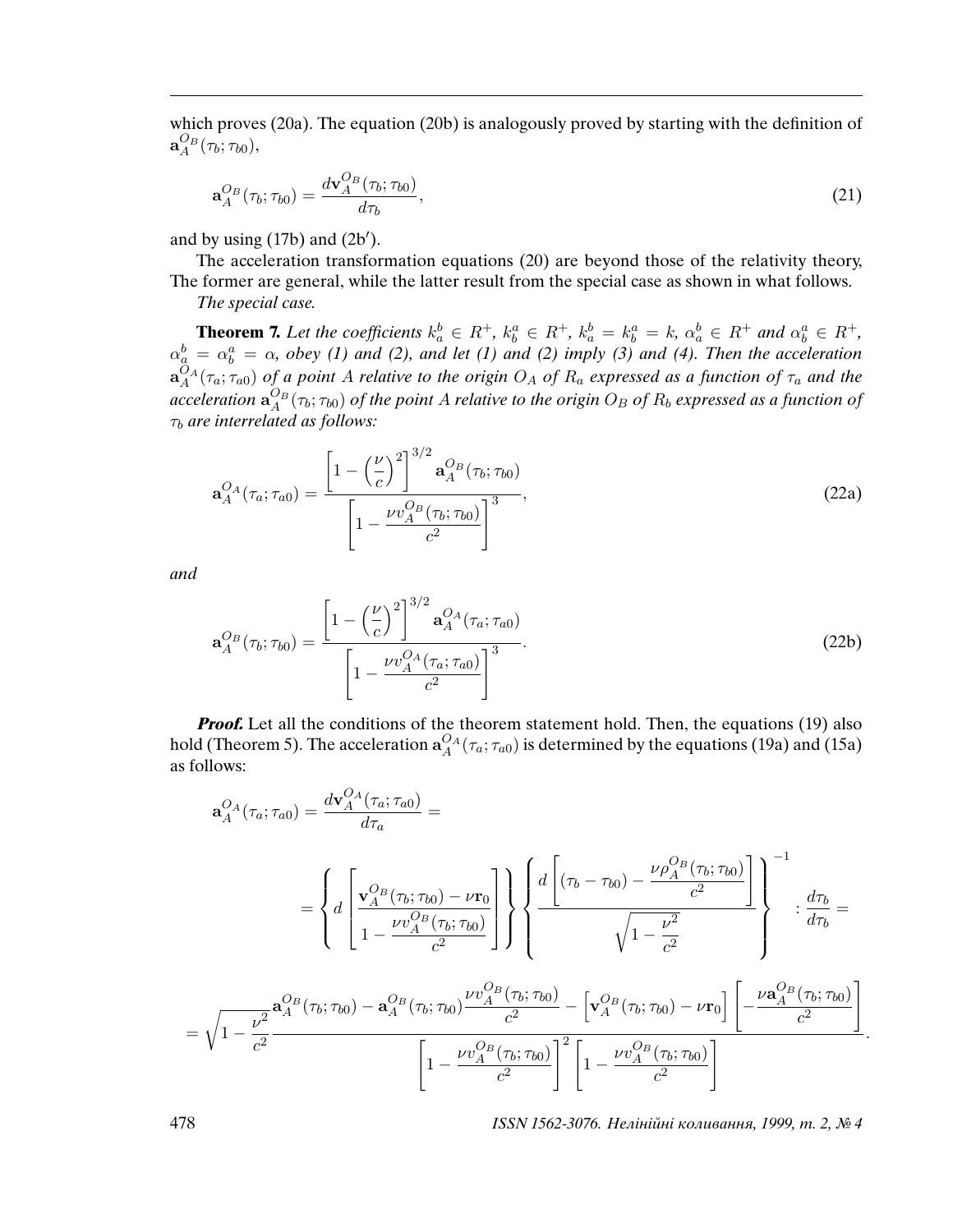This can be set in the next form:

$$
\mathbf{a}_{A}^{O_{A}}(\tau_{a};\tau_{a0}) = \sqrt{1 - \frac{\nu^{2}}{c^{2}}} \frac{\left(1 - \frac{\nu^{2}}{c^{2}}\right) \mathbf{a}_{A}^{O_{B}}(\tau_{b};\tau_{b0})}{\left[1 - \frac{\nu v_{A}^{O_{B}}(\tau_{b};\tau_{b0})}{c^{2}}\right]^{3}},
$$

or

$$
\mathbf{a}_{A}^{O_{A}}(\tau_{a};\tau_{a0}) = \frac{\left(1 - \frac{\nu^{2}}{c^{2}}\right)^{3/2} \mathbf{a}_{A}^{O_{B}}(\tau_{b};\tau_{b0})}{\left[1 - \frac{\nu v_{A}^{O_{B}}(\tau_{b};\tau_{b0})}{c^{2}}\right]^{3}},
$$

which implies (22a). The equation (22b) is analogously proved by starting with the definition of  $a_A^{O_B}(\tau_b; \tau_{b0}),$  (21), and by using (15b) and (19b).

Notice that the equations (22) cannot be derived directly from the equations (20) for  $c^a$  =  $b = c<sup>b</sup> = c$ . The equations (22) are well known in the relativity theory. They are derived herein by starting with the time definition in Newton's sense.

**6. Mass and coordinate transformation.** Let the example of two particles of equal masses at the rest considered by D'Inverno [52, p.45 – 47] be reconsidered, Fig. 7. They are assumed to collide inelastically.

The reference frames  $R = R^n$  and  $R_A = R_a^n$ . The reference frames  $R = R^n$  and  $R_B = R_b^n$ .



Fig. 7. Two equal mass particles before and after the collision in the reference frames  $R$ ,  $R_A$  and  $R_B$ :  $U^a = U(\tau_a; \tau_{a0}), U^b = U(\tau_b; \tau_{b0}) = \frac{c^b}{c^a}$  $\frac{c^b}{c^a}U^a$  (Corollary1),  $\mathbf{v}_1^{O_B} = \mathbf{v}_1^{O_B}(\tau_b; \tau_{b0}) = v_1^{O_B} \mathbf{r}_0.$ 

The three inertial coordinate systems (reference frames) are accepted. The coordinate system  $R = R^n$  is the reference coordinate system for other two coordinate systems  $R_A = R_a^n$ and  $R_B = R_b^n$ , Fig. 7.

The frame  $R_a^n$  is the "centre-of-mass" frame. Both particles move relative to the frame  $R_a^n$ . Their velocities have the same absolute value  $U^a$  measured in time scale  $T_a$  and before the collision, but opposite sence. Their common speed after the collision equals zero relative to the reference frame  $R_a^n$ .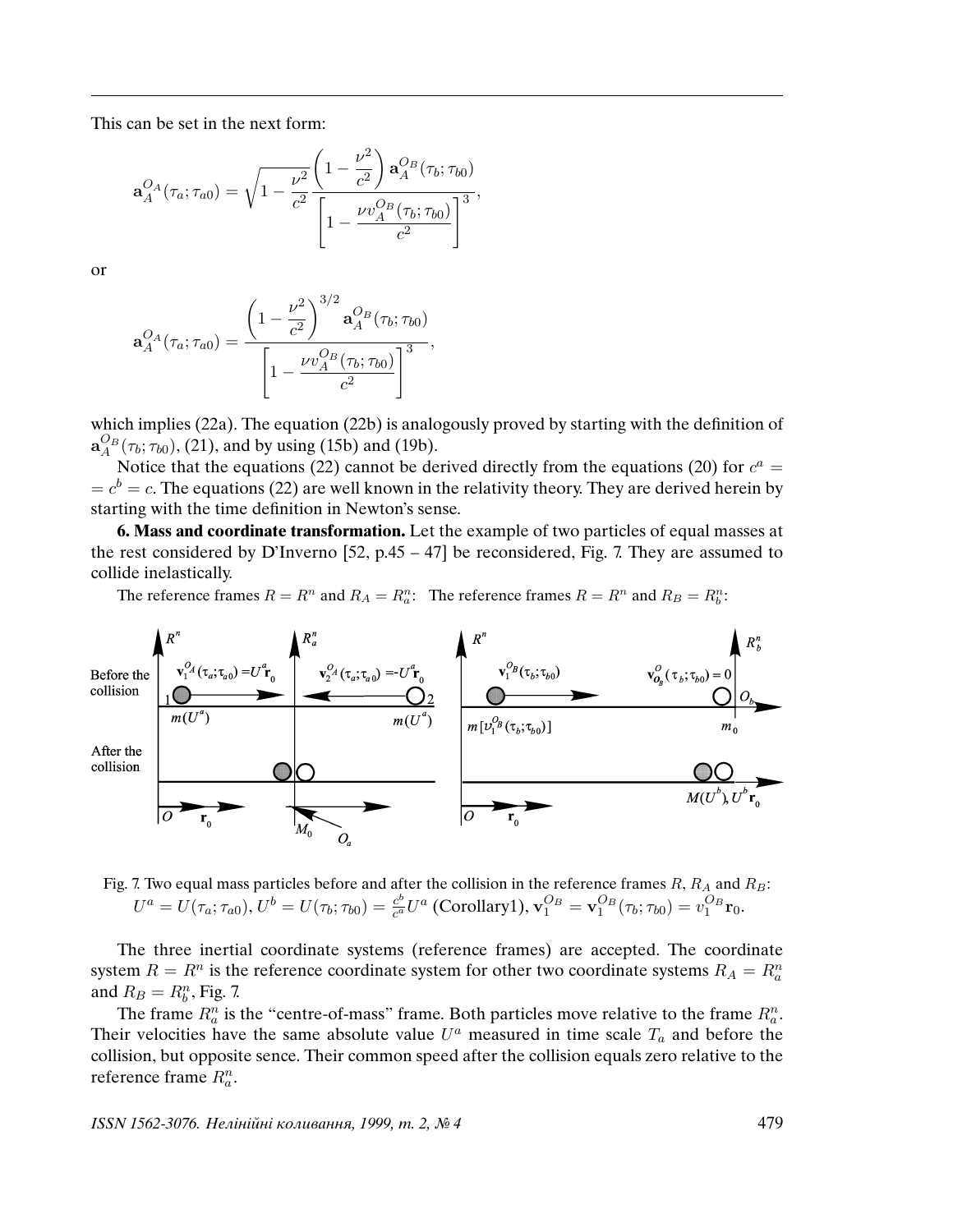The reference frame  $R_b^n$  is tied with the particle 2. The second particle 2 is evidently at the rest also relative to  $R_b^n$ , and both are at the rest relative to  $R^n$  by accepting that the frame  $R_b^n$ does not move relative to  $R^n$ .

Both particles move evidently with the common speed  $U^a$  with respect to the frame  $R^n$ after the collision, when the speed is measured relative to  $T_a$ . Their common speed value is  $U^b$ with respect to the frame  $R<sup>n</sup>$  after the collision if the speed is measured relative to  $T<sub>b</sub>$ , and then Corollary 1 provides the following relationship (Fig. 7):

$$
\frac{U^a}{U_b} = \frac{\mu_a}{\mu_b} = \frac{c^a}{c^b}.\tag{23}
$$

The general case.

**Theorem 8.** Let two identical particles 1 and 2 have the same mass  $m_0$  at the rest relative to a reference coordinate system  $T\times R^n$ . Let another two coordinate systems  $T_a\times R_a^n$  and  $T_b\times R_b^n$ be accepted,  $T_a \neq T_b$ . Let the space coordinate system  $R^n_a$  be the "centre-of-mass" frame. Let the space coordinate system  $R_b^n$  be at the rest relative to  $R^n$ . Then, the mass  $m(v_1^{O_B})$  of the particle  $1$ moving with the speed  ${\bf v}_1^{O_B}=v_1^{O_B} {\bf r}_0=v_1^{O_B}(\tau_b;\tau_{b0}){\bf r}_0$  is related to its mass  $m_0$  at the rest relative to  $R_b^n$  by

$$
m(v_1^{O_B}) = \frac{m_0}{\sqrt{1 - \left(\frac{v_1^{O_B}}{c^b}\right)^2}}.
$$
\n(24)

*Proof.* Let all the conditions of the theorem statement hold. Then the law of the mass conservation and the law of the linear momentum take the following forms for the two particles:

$$
m(v_1^{O_B}) + m_0 = M(U^b),
$$
  

$$
m(v_1^{O_B})v_1^{O_B} + m_0 = M(U^b)U
$$

These equations determine  $m(v_1^{O_B})$ , after eliminating  $M(U^b)$ , as follows:

 $\overline{b}$ .

$$
m(v_1^{O_B}) = \frac{U^b}{v_1^{O_B} - U^b} m_0.
$$

Combining the preceding equation with (23) we can express  $m(v_1^{O_B})$  in terms of  $U^a$ :

$$
m(v_1^{O_B}) = \frac{\frac{c^b}{c^a}U^a}{v_1^{O_B} - \frac{c^b}{c^a}U^a}m_0,
$$
\n(25)

which is suitable because we can determine  $U^a$  as follows by using (17b) in which  $v_A^{OA}(\tau_a; \tau_{a0}) =$  $= v_1^{OA}(\tau_a; \tau_{a0}) = U^a$  and  $\nu^a = U^a$ :

$$
v_1^{O_B} = \frac{c^b}{c^a} \frac{2U^a}{1 + \left(\frac{U^a}{c^a}\right)^2}.
$$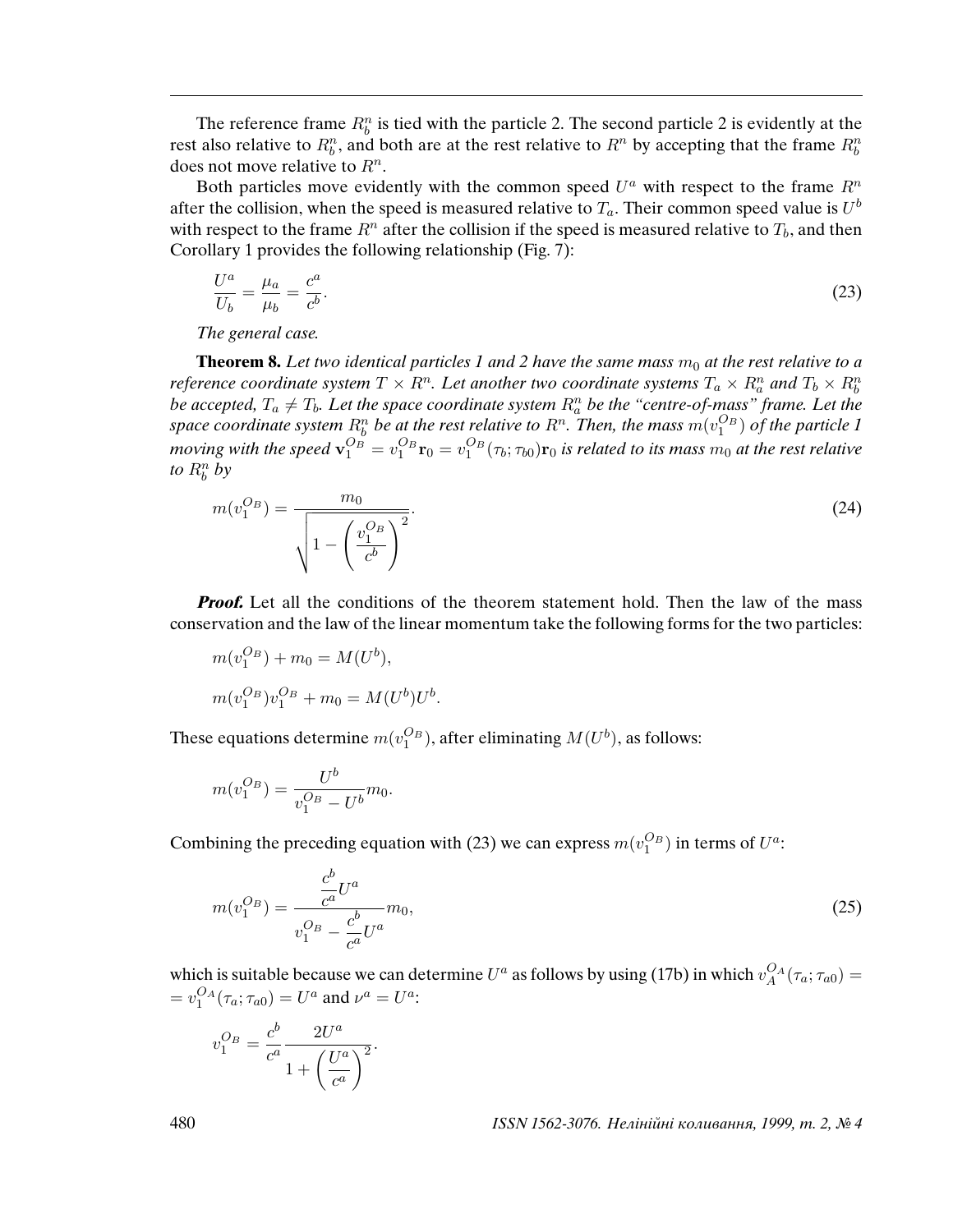This is to be solved for  $U^a$ :

$$
U^a = \frac{c^a c^b}{v_1^{O_B}} \left[ 1 \pm \sqrt{1 - \left(\frac{v_1^{O_B}}{c^b}\right)^2} \right].
$$

From the condition that  $|U^a| < \infty$  should be satisfied as  $v_1^{O_B} \to 0$  we conclude that the negative sigh should be retained:

$$
U^a = \frac{c^a c^b}{v_1^{O_B}} \left[ 1 - \sqrt{1 - \left(\frac{v_1^{O_B}}{c^b}\right)^2} \right].
$$

Replacing  $U^a$  by the right-hand side of this equation in the equation (25), and after simple algebraic manipulations we derive:

$$
m(v_1^{O_B}) = \frac{m_0}{\sqrt{1 - \left(\frac{v_1^{O_B}}{c^b}\right)^2}},
$$

which proves (24).

This generalizes the expression for the relativistic mass that exists in the relativity theory and which can be determined now easily for the special case.

The special case.

**Theorem 9.** Let two identical particles 1 and 2 have the same mass  $m_0$  at the rest relative to a reference coordinate system  $T\times R^n$ . Let another two coordinate systems  $T_a\times R_a^n$  and  $T_b\times R_b^n$ be accepted so that  $T_a = T_b$ . Let the space coordinate system  $R_a^n$  be the "centre-of-mass" frame. Let the space coordinate system  $R_b^n$  be at the rest relative to  $R^n$ . Then, the mass  $m(v_1^{O_B})$  of the particle 1 moving with the speed  $\mathbf{v}_1^{O_B}=v_1^{O_B}\mathbf{r}_0=v_1^{O_B}(\tau_b;\tau_{b0})\mathbf{r}_0$  is related to its mass  $m_0$  at the rest relative to  $R_b^n$  by

$$
m(v_1^{O_B}) = \frac{m_0}{\sqrt{1 - \left(\frac{v_1^{O_B}}{c}\right)^2}}.
$$
\n(26)

**Proof.** Let all the conditions of the theorem statement hold. Since  $T^a = T^b$  then by the definition  $\mu_a=\mu_b$  (the equations (3)) which together with (23) implies  $c^a=c^b=c.$  By replacing now  $c^b$  by c in (24) we obtain (26) that is well known expression for the relativistic mass in the relativity theory.

The equations (24) and (26) have been derived by starting with the time definition in Newton's sense.

**7. Force and coordinate transformation.** The general case.

**Theorem 10.** Let  $m_0$  be the mass of a particle 1 at the rest relative to a reference coordinate system  $T \times R^n$ . Let another two coordinate systems  $T_a \times R_a^n$  and  $T_b \times R_b^n$  be accepted,  $T_a \neq T_b$ . Let the space coordinate system  $R_a^n$  be the "centre-of-mass" frame for the particle 1 and a particle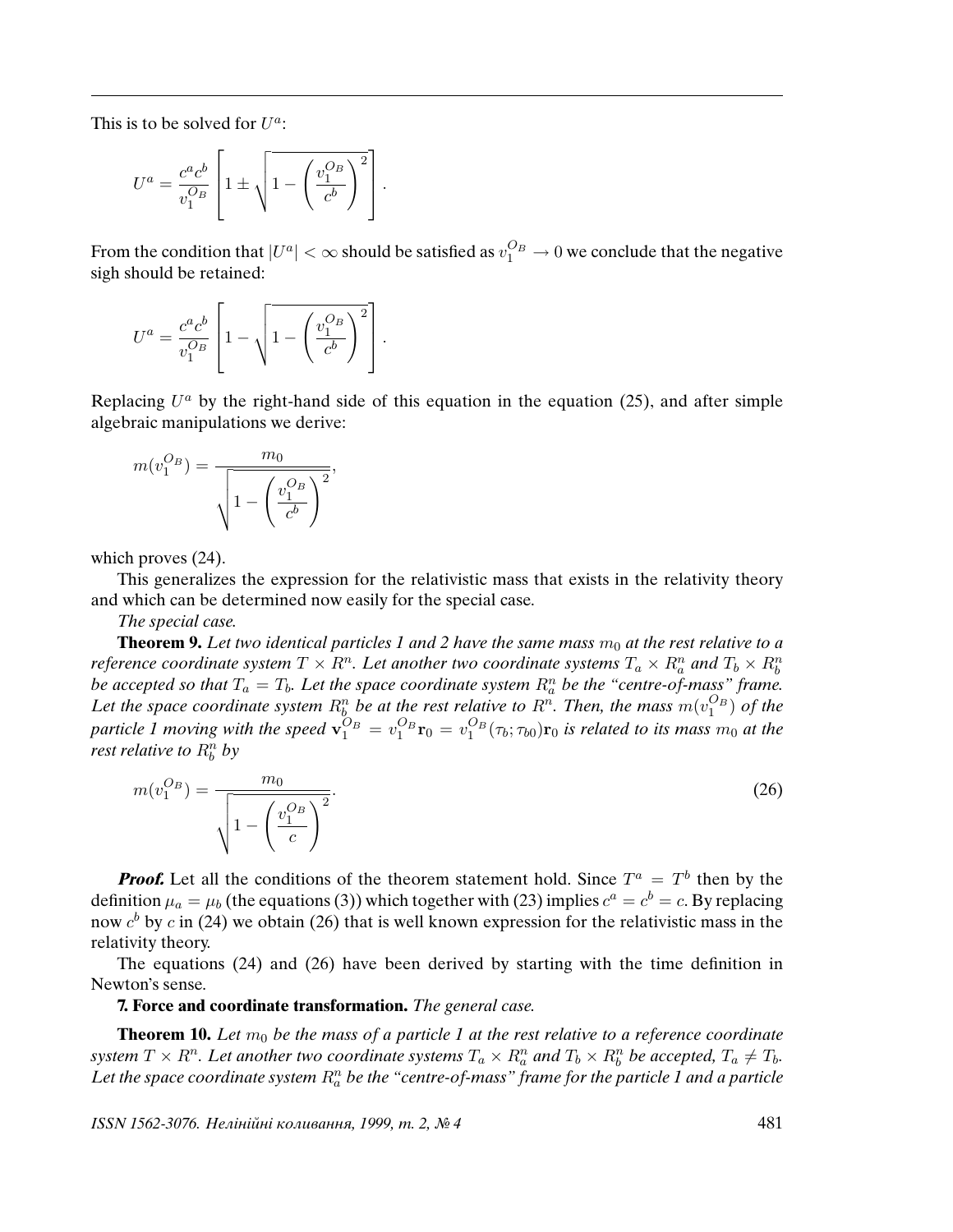2. Let the particle 2 be at the rest relative to  $R_b^n$  and let its mass be also  $m_0$  at the rest. Let the space coordinate system  $R_b^n$  be at the rest relative to  $R^n$ . Then, a force F acting on the particle 1, its speed  $\mathbf{v}_1^{O_B}=v_1^{O_B}(\tau_b;\tau_{b0})\mathbf{r}_0$  and acceleration  $\mathbf{a}_1^{O_B}=a_1^{O_B}(\tau_b;\tau_{b0})\mathbf{r}_0$  relative to  $R_b^n$  are interrelated  $by:$ 

$$
\mathbf{F}(\mathbf{v}_1^{O_B}) = \frac{m_0}{\left[1 - \left(\frac{v_1^{O_B}}{c^b}\right)^2\right]^{3/2}} \mathbf{a}_1^{O_B}.
$$
 (27)

**Proof.** The equation (27) follows directly from Newton's law:  $\mathbf{F}(\mathbf{v}_1^{O_B}) = \frac{d}{d\tau}$  $d\tau_b$  $\left[ m(\mathbf{v}_1^{O_B}) \mathbf{v}_1^{O_B} \right]$ and (24).

The special case.

**Theorem 11.** Let  $m_0$  be the mass of a particle 1 at the rest relative to a reference coordinate system  $T\times R^n$ . Let another two coordinate systems  $T_a\times R_a^n$  and  $T_b\times R_b^n$  be accepted so that  $T_a = T_b$ . Let the space coordinate system  $R_a^n$  be the "centre-of-mass" frame for the particle 1 and a particle 2. Let the particle 2 be at the rest relative to  $R_b^n$  ant its mass be also  $m_0$  at the rest. Let the space coordinate system  $R_b^n$  be at the rest relative to  $R^n$ . Then, a force F acting on the particle 1, its speed  $\mathbf{v}_1^{O_B} = v_1^{O_B}(\tau_b; \tau_{b0}) \mathbf{r}_0$  and acceleration  $\mathbf{a}_1^{O_B} = a_1^{O_B}(\tau_b; \tau_{b0}) \mathbf{r}_0$  relative to  $R_b^n$ are interrelated by:

$$
\mathbf{F}(\mathbf{v}_{1}^{O_{B}}) = \frac{m_{0}}{\left[1 - \left(\frac{v_{1}^{O_{B}}}{c}\right)^{2}\right]^{3/2}} \mathbf{a}_{1}^{O_{B}}.
$$
\n(28)

**Proof.** The equation (28) can be deduced directly from Newton's law:  $\mathbf{F}(\mathbf{v}_1^{O_B})$  =  $=\frac{d}{1}$  $d\tau_b$  $\left[m(v_1^{O_B})v_1^{O_B}\right]$  and (26), or from (27) for  $c^b = c$  that holds due to  $T_a = T_b$  implying  $\mu_a = \mu_b$  and therefore  $c^b = c$ , (23).

The equations (27) and (28) have been derived by starting with the time definition in Newton's sense.

**8. Energy and coordinate transformation.** The expressions for the energy E of a body now result from its general expression  $E = mc^2$  and the expression for the corresponding mass depending on the body velocity  $v^{O_B}$  relative to the reference frame  $T_b \times R_b^n$  with respect to which the body mass at the rest is  $m_0$ .

The general case.

**Theorem 12.** Let two identical particles 1 and 2 have the same mass  $m_0$  at the rest relative to a reference coordinate system  $T\times R^n$ . Let another two coordinate systems  $T_a\times R^n_a$  and  $T_b\times R^n_b$ be accepted,  $T_a \neq T_b$ . Let the space coordinate system  $R^n_a$  be the "centre-of-mass" frame for the particle 1 and a particle 2. Let the particle 2 be at the rest relative to  $R_b^n$ . Let the space coordinate system  $R_b^n$  be at the rest relative to  $R^n$ . Then, the energy  $E(v_1^{O_B})$  of the particle  $1$  moving with the speed  $\mathbf{v}_1^{O_B}=v_1^{O_B}\mathbf{r}_0=v_1^{O_B}(\tau_b;\tau_{b0})\mathbf{r}_0$  is related to its mass  $m_0$  and to its energy  $E_0=m_0c^2$  when it is at the rest relative to  $R_b^n$  by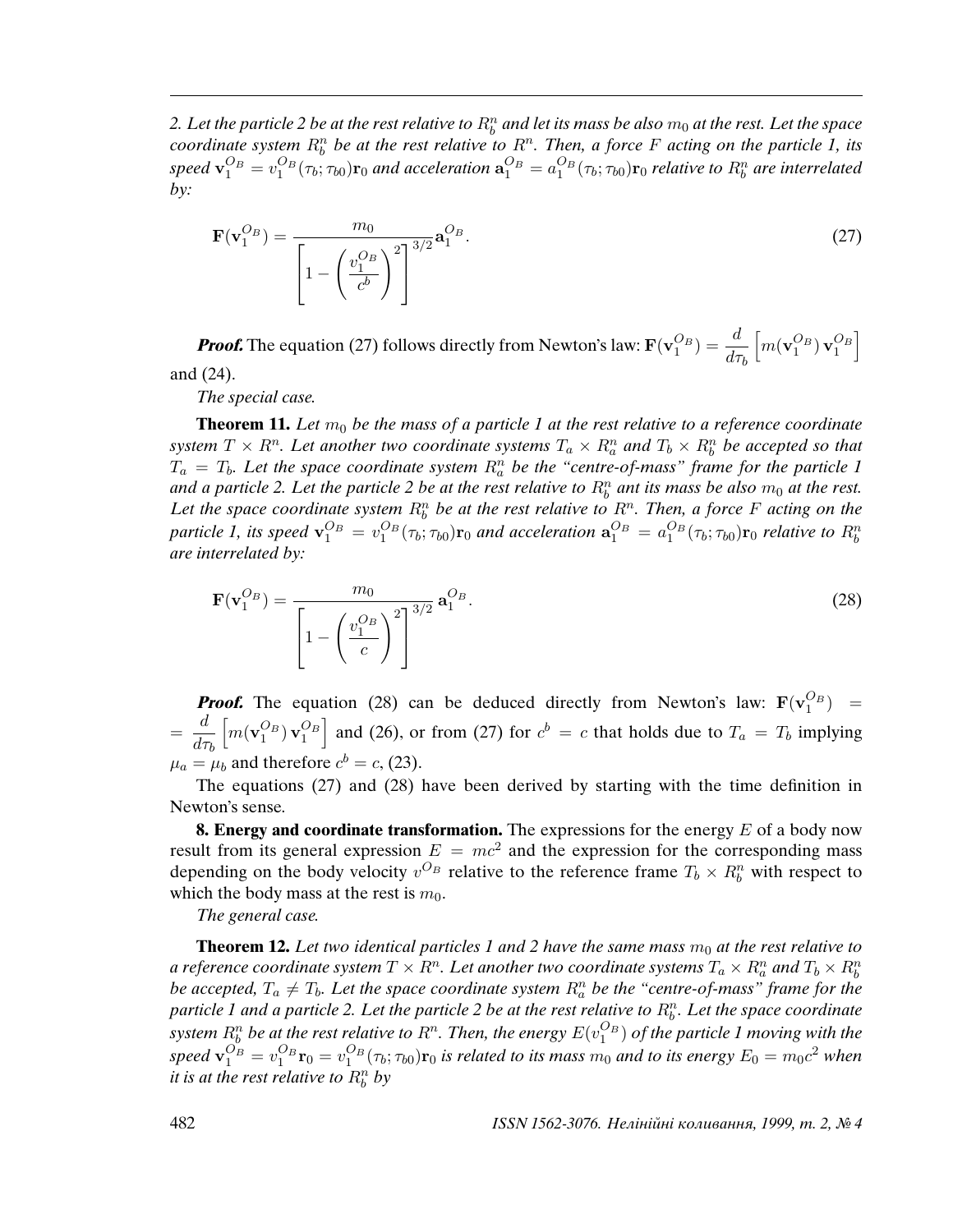$$
E(v_1^{O_B}) = \frac{m_0(c^b)^2}{\sqrt{1 - \left(\frac{v_1^{O_B}}{c^b}\right)^2}} = \left(\frac{c^b}{c}\right)^2 \frac{E_0}{\sqrt{1 - \left(\frac{v_1^{O_B}}{c^b}\right)^2}}.
$$
(29)

**Proof.** The equation (29) follows directly from  $E(v_1^{O_B}) = m(v_1^{O_B})(c^b)^2$  and (24). The special case.

**Theorem 13.** Let two identical particles 1 and 2 have the same mass  $m_0$  at the rest relative to a reference coordinate system  $T\times R^n$ . Let another two coordinate systems  $T_a\times R^n_a$  and  $T_b\times R^n_b$ be accepted so that  $T_a = T_b$ . Let the space coordinate system  $R_a^n$  be the "centre-of-mass" frame. Let the space coordinate system  $R_b^n$  be at the rest relative to  $R^n$ . Then, the energy  $E(v_1^{O_B})$  of the particle 1 moving with the speed  $\mathbf{v}_1^{O_B}=v_1^{O_B}\mathbf{r}_0=v_1^{O_B}(\tau_b;\tau_{b0})\mathbf{r}_0$  is related to its mass  $m_0$  and to is energy  $E_0$  when it is at the rest relative to  $R_b^n$  by:

$$
E(v_1^{O_B}) = \frac{m_0 c^2}{\sqrt{1 - \left(\frac{v_1^{O_B}}{c}\right)^2}} = \frac{E_0}{\sqrt{1 - \left(\frac{v_1^{O_B}}{c}\right)^2}}.
$$
\n(30)

**Proof.** The equation (30) can be deduced directly from  $E(v_1^{O_B}) = m(v_1^{O_B})(c^b)^2$ , (26) and  $c^b = c$ , or from (29) for  $c^b = c$ .

The equations (29) and (30) have been derived by starting with the time definition in Newton's sense.

**9. Time, physical continuity and uniqueness principle, and control.** In order for a mathematical description of a physical system to be adequate it is necessary (but not sufficient) that all the system variables obey the Physical Continuity and Uniqueness Principle, which is accepted to hold for the following mathematical model:

$$
\frac{dx(t)}{dt} = f[x(t), d(t)] + B[x(t)]u(t; \cdot), \text{ rank } B(x) = n \quad \text{for all } x \in R^n,
$$
\n(31)

where

$$
x \in R^n, f(\cdot) : R^n \times R^d \to R^n, d(\cdot) : R \to R^d, B(\cdot) : R^n \to R^{n \times r}, u(\cdot) : R \times \cdots \to R^r.
$$

It is demanded that every system motion  $x(:, x_0; d; u), x(t; x_0; d; u) \equiv x(t)$ , tracks elementwise with a requested tracking quality any system desired motion  $x_d(\cdot) \in S_x$  for arbitrary perturbation vector function  $d(\cdot) \in S_d$ . The requested tracking quality can be defined by properties of solutions to the following vector equation:

$$
h\left[e^{(i)}(t),\ldots,e(t),\int\limits_{0}^{t}e(t)dt\right]=0
$$
\n(32)

for all  $t \geq 0$ ,  $h(\cdot)$ :  $R^n \times \cdots \times R^n \to R^n$ ,  $i \in \{1, 2, \ldots\}$ ,

where  $e(\cdot)$  is the error vector function,  $e(t) = x_d(t) - x(t)$ .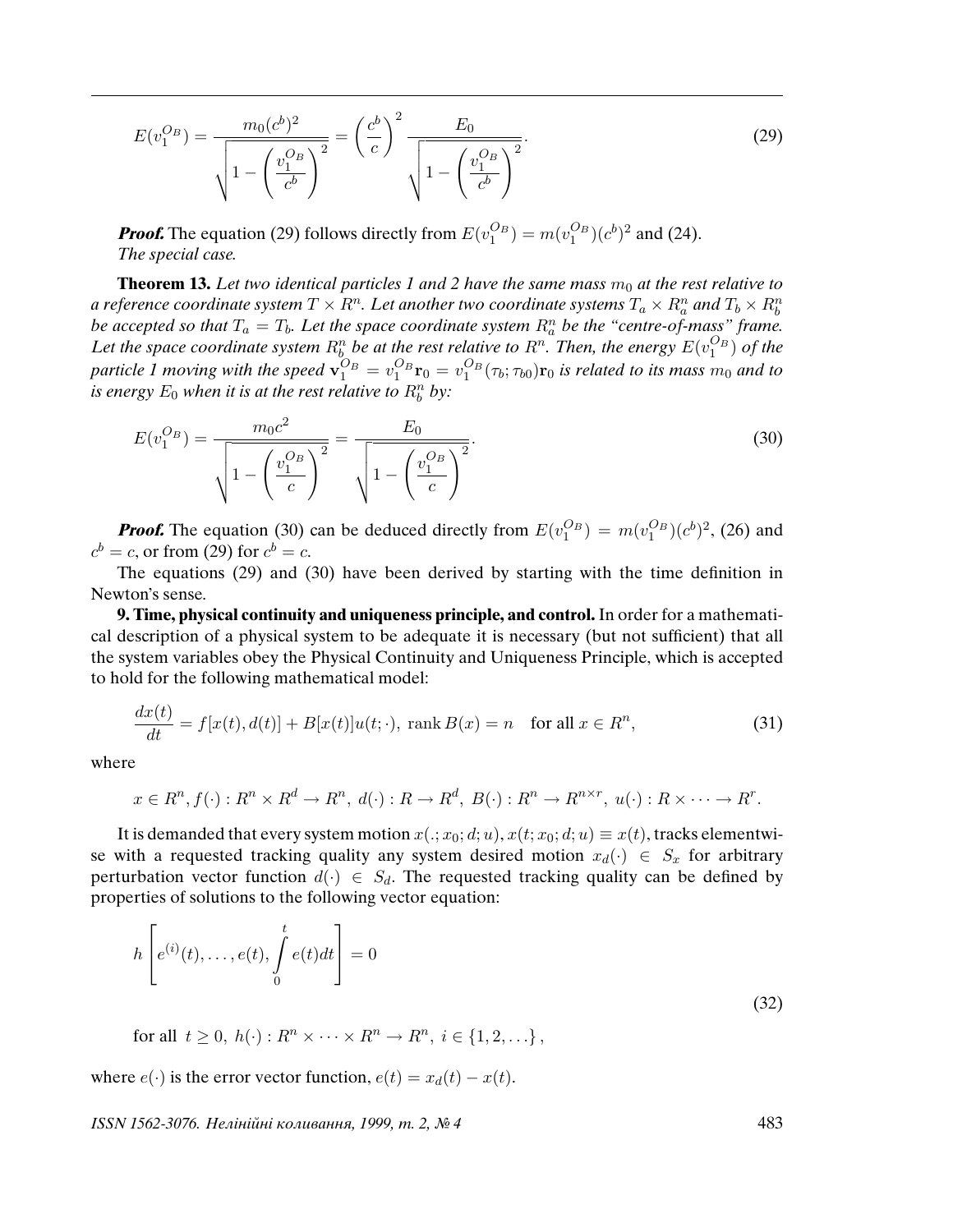Real forms of the vector functions  $f(\cdot)$  and  $d(\cdot)$  are unknown as well as their real instantaneous vector values. However the matrix function  $B(\cdot)$  ant the vector function  $h(\cdot)$ are completely known. The state vector  $x(t)$  is elementwise measurable.

A control is self-adaptive tracking control for system (31) if and only if it guarantees that the system exhibits with the requested quality elementwise tracking of any its desired motion  $x_d(\cdot) \in S_x$  for arbitrary perturbation vector function  $d(\cdot) \in S_d$ , and that it can be synthesised and implemented without using any information about real forms and vector values of  $f(\cdot)$ and  $d(\cdot)$ , but by using information about  $h(\cdot)$ ,  $e(\cdot)$ ,  $x(\cdot)$  and possibly about a subsidiary matrix function  $C(\cdot)$ :  $R^n \to R^{r \times n}$  in order to ensure an appropriate error vector to control vector vector channelling. The self-adaptive tracking control  $u(\cdot)$  is natural tracking control if and only if the subsidiary matrix function  $C(\cdot)$  is not used for its synthesis and implementation. Let  $u(t^-) \equiv u(t-\varepsilon)$  for  $\varepsilon$  sufficiently small :  $0 < \varepsilon < 1$  or for  $\varepsilon \to 0^+$ . In the ideal case  $\varepsilon = 0^+$ .

**Theorem 14.** (a) Let all variables of system (31) obey Physical Continuity and Uniqueness Principle. In order for a control  $u(\cdot)$  to be in the ideal case or in the case  $\varepsilon$  is sufficiently small a self-adaptive tracking control for the system on  $S_d \times S_x$  ensuring a requested tracking quality de*fi*ned by (32) it is both necessary and suf*fi*cient that:

$$
u[t, e(t), x(t)] = u[t^-, e(t^-), x(t^-)] +
$$
  
+
$$
C[x(t)] \{B[x(t)]C[x(t)]\}^{-1} h \left[e^{(i)}(t), \dots, e(t), \int_0^t e(t) dt\right],
$$
 (33)

where  $C(\cdot): R^n \to R^{r \times n}$  is any matrix obeying elementwise the Physical Continuity and Uniqueness Principle and  $\det B(x)C(x) \neq 0$  for all  $x \in R^n$ .  $C(x) \equiv B^T(x)$  is the additional necessary and sufficient condition for the control  $u(\cdot)$  (33) to be the natural tracking control.

**Proof.** Necessity. Let all variables of system (31) obey the Physical Continuity and Uniqueness Principle and let a control  $u(\cdot)$  be (in the ideal case or in the case  $\varepsilon$  is sufficiently small) a self-adaptive tracking control for system (31) on  $S_d \times S_x$  ensuring a requested tracking quality defined by (32). The equation (31) can be written also as:

$$
\frac{dx(t^{-})}{dt} = f[x(t^{-}), d(t^{-})] + B[x(t^{-})]u(t^{-}; \cdot),
$$

or together with (32),

$$
\frac{dx(t^{-})}{dt} = f[x(t^{-}), d(t^{-})] + B[x(t^{-})]u(t^{-}; \cdot) + h\left[e^{(i)}(t), \ldots, e(t), \int_{0}^{t} e(t) dt\right].
$$

The equation (31) can be subtracted from this equation:

$$
\frac{dx(t^{-})}{dt} - \frac{dx(t)}{dt} = f[x(t^{-}), d(t^{-})] - f[x(t), d(t)] + B[x(t^{-})]u(t^{-}; \cdot) -
$$

$$
- B[x(t)]u(t; \cdot) + h\left[e^{(i)}(t), \dots, e(t), \int_{0}^{t} e(t) dt\right].
$$
\n(34)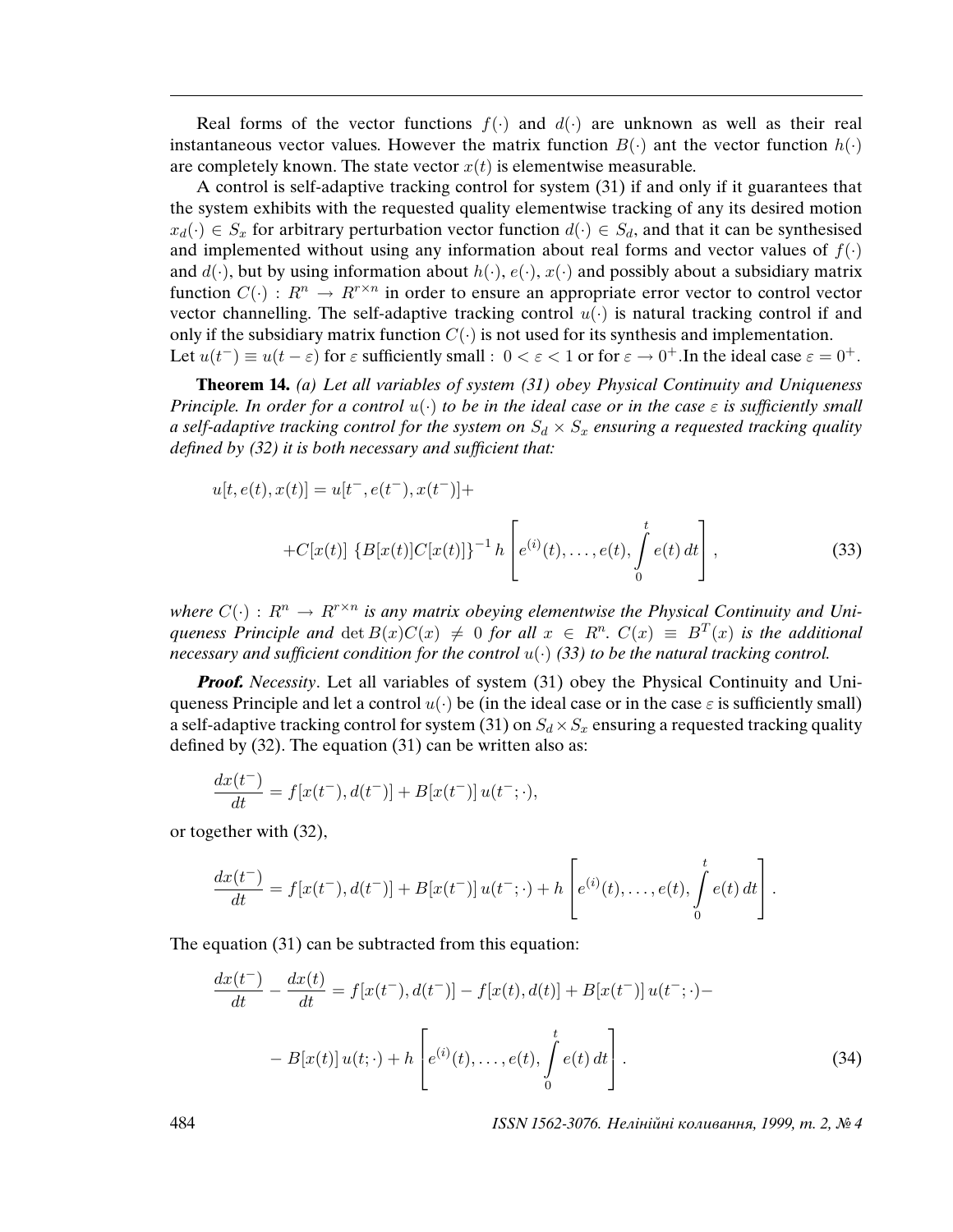Since all the variables obey the Physical Continuity and Uniqueness Principle then, in the ideal case or in the case  $\varepsilon$  is sufficiently small, due to time continuity:

$$
\frac{dx(t^{-})}{dt} \equiv \frac{dx(t)}{dt}
$$
 and  $f[x(t^{-}), d(t^{-})] \equiv f[x(t), d(t)]$ 

so that equation (34) reduces to:

$$
B[x(t)]u(t; \cdot) = B[x(t^-)]u(t^-; \cdot) + h\left[e^{(i)}(t), \dots, e(t), \int_0^t e(t) dt\right].
$$
 (35)

Let  $C(\cdot) : R^n \to R^{r \times n}$  be such that  $\det B(x)C(x) \neq 0$  for all  $x \in R^n$  that is possible due to  $\det B(x) \neq 0$  for all  $x \in R^n$ , and let  $u(t; \cdot) = C[x(t)]w(t; \cdot)$  so that  $w(\cdot; \cdot)$  well defines  $u(t; \cdot)$ . Such a determination of  $u(t; \cdot)$  and the definition of  $C(\cdot)$  transform (35) into

$$
w[t, e(t), x(t)] = \{B[x(t)]C[x(t)]\}^{-1} \{B[x(t^-)]C[x(t^-)]\} w[t^-, e(t^-, x(t^-)] +
$$
  
+ 
$$
\{B[x(t)]C[x(t)]\}^{-1} h \left[e^{(i)}(t), \ldots, e(t), \int_0^t e(t) dt\right],
$$

which can be set in the next form implied by  $B[x(t)]C[x(t)] \equiv B[x(t^-)]C[x(t^-)]$  ensured by the Physical Continuity and Uniqueness Principle, by time continuity and by non-singularity of  $B(\cdot)C(\cdot)$ :

$$
w[t, e(t), x(t)] = w[t^-, e(t^+), x(t^+)] +
$$
  
+ 
$$
\{B[x(t)]C[x(t)]\}^{-1}h\left[e^{(i)}(t), \ldots, e(t), \int_0^t e(t) dt\right].
$$

After multiplying this equation by  $C[x(t)]$  on the left and by using  $u(t; \cdot) = C[x(t)]w(t; \cdot)$  we prove (33). Let now the control  $u(\cdot)$  (33) be natural tracking control. Hence, an additional matrix  $C(x)$  is not used, which implies  $C(x) \equiv B^{T}(x)$ .

Suf*fi*ciency. Let all conditions ant the statement of the theorem to be proved hold. Then (33) and (31) result in:

$$
\frac{dx(t)}{dt} = f[x(t), d(t)] + B[x(t^-)]u(t^-; \cdot) + h\left[e^{(i)}(t), \dots, e(t), \int_0^t e(t) dt\right]
$$

or, by using (31) for  $t^-$  in order to replace  $B[x(t^-)]u(t^-)$  by  $\frac{dx(t^-)}{dt}$  $\frac{d(t-1)}{dt} - f[x(t^-), d(t^-)]$  in the preceding equation, we find:

$$
\frac{dx(t)}{dt} = f[x(t), d(t)] + \frac{dx(t^{-})}{dt} - f[x(t^{-}), d(t^{-})] + h\left[e^{(i)}(t), \dots, e(t), \int_{0}^{t} e(t) dt\right],
$$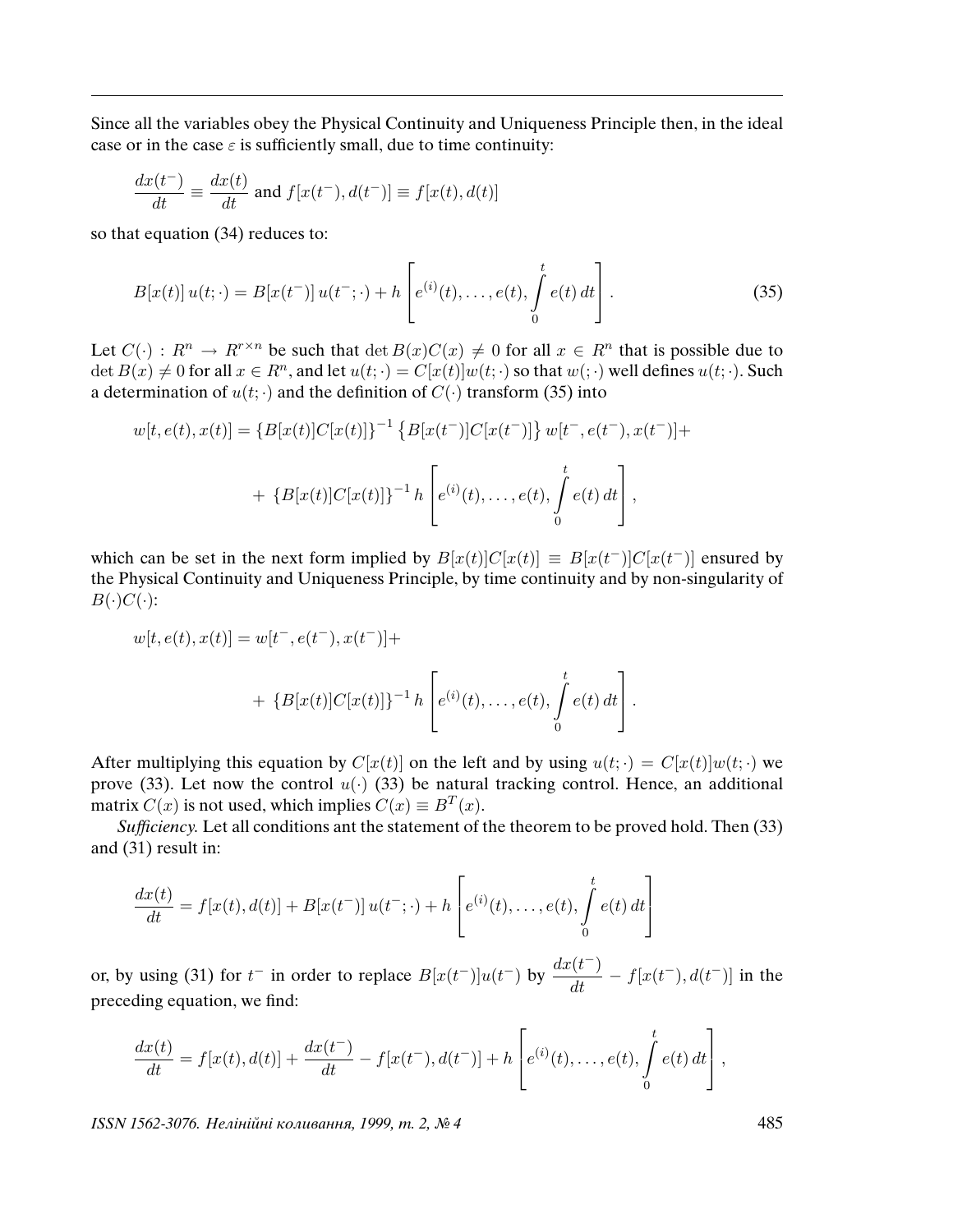which results in:

$$
0 = h\left[e^{(i)}(t), \dots, e(t), \int_{0}^{t} e(t) dt\right],
$$
\n(36)

due to

$$
\frac{dx(t^-)}{dt}\equiv \frac{dx(t^-)}{dt} \text{ and } f[x(t^-,d(t^-)]\equiv f[x(t),d(t)]
$$

guaranteed by the Physical Continuity and Uniqueness Principle, by continuity of time and by sufficiently small  $\varepsilon$ . The equation (36) proves that the system exhibits the requested tracking property. Evidently,  $C(x) \equiv B^T(x)$  can be accepted due to rank  $B(x) \equiv n$ . In such a case an additional matrix  $C(x)$  is not used to synthesise the control  $u(\cdot)$  (33), which is therefore the natural tracking control for the system.

**10. Conclusion.** The essential features of time are explained in Newton's sence: time is a physical variable the value of which (called: moment or instant) has been strictly monotonously increasing independently of all other variables, processes, movements and events. For this reason Newton explained the absolute sense and meaning of time. However, Newton himself explained also a relative sense, meaning and use of time by introducing different time units and scales in order to measure the time values and their difference (time intervals). The time values are used to determine the order of happenings of events, processes and/or movements. A time interval is used to measure a duration of a process, of a movement or of a rest. Time evolution expresses the ageing process. Ageing speeds can be different not only for different processes, objects, systems, but also for different parts of the same process, object, system. Different ageing speeds can imply different time scales and units. This can create an incorrect impression, feelingt and/or interpretation of "different times" instead of the correct conclusion: "different time units and/or different time scales".

Such Newton's understanding of time was used at first to generalize the Lorentz transformation [65, 66], which has bee exploited herein to prove new results on velocity, acceleration, mass and energy of a moving body, and on a force causing its movement. The new relationships are more general than those existing in the relativity theory. The former incorporates the latter. It has been also shown that by using the real features of time as explained essentially by Newton and in more details herein, we are able to deduce all the basic relationships of the relativity theory and to show that they correspond to a special, singular case.

Moreover, such Newton's understanding of time gives a fundamental importance to a new physical principle: Physical Continuity and Uniqueness Principle discovered recently [67 – 70] and explained in the paper. Their combination is the basis of a new concept of control of technical objects, which just reflects how the Nature creates a control. The essence of such a control called natural (tracking) control, or self-adaptive control, is explained in the paper by proving the corresponding control algorithm. One of its characteristics is the use of information about the error by closing a global negative feedback and about the just realised control by closing a local positive unit feedback. The former ensures a requested tracking property to the controlled system, i.e. it guarantees the requested tracking quality. The latter compensates unknown, unpredictable variations of the object internal dynamics and of actions of also unknown, unpredictable external disturbances. Hence, the natural (tracking) controller does not use any information about the mathematical model of the object internal dynamics and about external disturbances in order to generate the control. As the Nature does.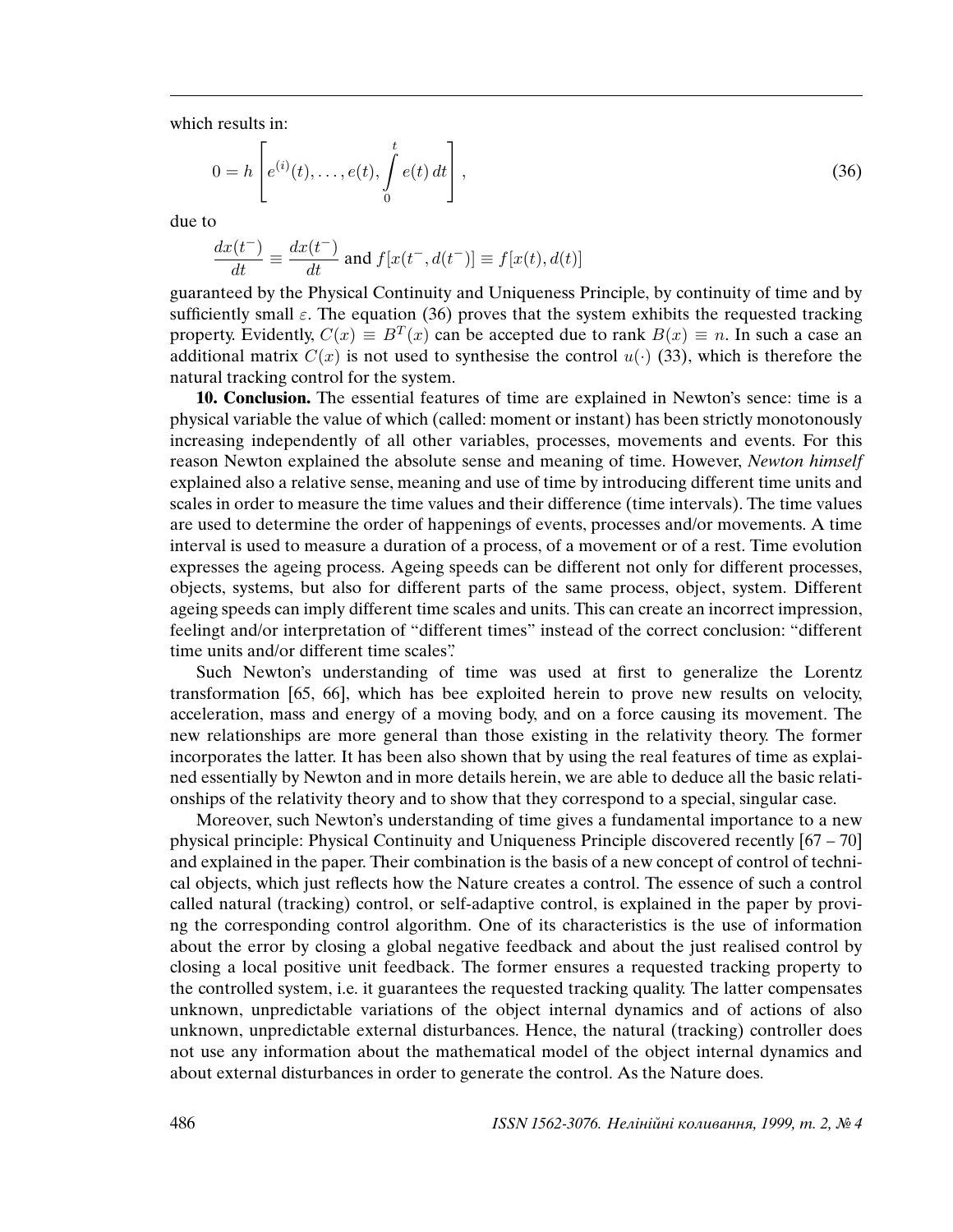- 1. Mishchenko E.F., Kolesov Yu.S., Kolesov A.Yu., Rozov N.Kh. Asymptotic methods in singularly perturbed systems. — New York: Consultants Bureau, 1994.
- 2. Naidu D.S. Singular perturbation methodology in control systems. London: Peter Peregrinus Ltd., 1988.
- 3. O'Malley R.E. (Jr.). Introduction to singular perturbations. New York: Acad. Press, 1974.
- 4. Prigogine I. Etude thermodynamique des Phénomenes Irréversibles. Paris: Dunod, 1947.
- 5. Prigogine I. Non-equilibrium statistical mechanics. New York: John Wiley & Sons, 1962.
- 6. Smith D.R. Singular-perturbation theory. Cambridge: Cambridge Univ. Press, 1985.
- 7. Tikhonov A.N. Systems of differential equations containing small parameters in the derivatives // Math. Sb. — 1952. — **31**. — P. 576 – 586 (in Russian).
- 8. Grujić Lj.T., Martynyuk A.A., Ribbens-Pavella M. Large scale systems stability under structural and singular perturbations. — Berlin: Springer, 1987.
- 9. Newton I. Mathematical principles of natural philosophy. Book 1. The motion of bodies / (Ed. 1687) W. Benton. — Chicago: Publisher, Encyclopaedia Britannica, Inc., 1952.
- 10. Luminet J.-P. Matiére, espace, temps // Le temps et sa Fléche (J. T. T. Vân, Dir.). Paris: Frontières, 1994.  $- P. 59 - 80.$
- 11. Kalman R.E., Falb P.L., Arbib M.A. Topics in mathematical system theory. New York: McGraw Hill, 1969.
- 12. Michel A.N., Hou L. Modeling and qualitative theory for general hybrid dynamical and control systems / Preprints IFAC-IFIP-IMACS Conf. "Control of Industrial Systems", Belfort, France, (20 – 22 May 1997). — 1997. — P. 173 – 183.
- 13. Atmanspacher H., Ruhnau E. Time, temporality now. Berlin: Springer, 1997.
- 14. Davies P.C.W. The physics of time asymmetry. Berkeley: California Press, 1974.
- 15. Eddington A.S. The nature of the physical world. New York: Macmillan Comp., 1940.
- 16. Gold T. The arrow of time // Amer. J. Phys. 1962. **30**. P. 403 410.
- 17. Gouguenheim L. Méthodes de l'astrophysique. Comment connaitre et comprendre l'univers. Paris: Hachette, 1981.
- 18. Hawking S.W. Une bréve histoire du temps. Du Big Bang aux trous noirs. Paris: Flammarion, 1989.
- 19. Hawking S.W., Ellis G.F.R. The large scale structure os space-time. Cambridge: Cambridge Univ. Press, 1991.
- 20. Mehlberg H. Physical laws and time's arrow // Curr. Issues in Phil. Sci. (Proc. Sect. L Amer. Assoc. Adv. Sci.). — New York: Holt, Rinehart and Winston, 1961. — P. 104 – 138.
- 21. Merleau-Ponty J., Morando B. Les trois étapes de la cosmologie. Paris, 1971.
- 22. Nevanlinna R. Raum, Zeit und Relativitat. Basel: Birkhäuserverlag, 1964.
- 23. Prigogine I. From being to becoming. Time and complexity in the physical sciences. San Francisco: W.H. Freeman and Copm., 1980.
- 24. Reichenbach H. The direction of time. Berkeley: Univ. California Press, 1991.
- 25. Robb A. Geometry of time and space. Cambridge: Cambridge Univ. Press, 1936.
- 26. Schrödinger E. Space-time structure. Cambridge: Cambridge Univ. Press, 1954.
- 27. Zeh H.-D. The physical basis of the direction of time. Berlin: Springer, 1989.
- 28. Conche M. Temps et destin. Paris: Pres. Univ. France, 1992.
- 29. Eddington A. The phylosophy of physical science. Cambridge: Cambridge Univ. Press, 1939.
- 30. Grünbaum A. Philosophical problems of space and time. London: Routledge & Kegan Paul, 1963.
- 31. Hill E.L. Quantum physics and the relativity theory // Curr. Issues in Phil. Sci. (Proc. Sect. L Amer. Assoc. Adv. Sci.). — New York: Holt, Rinehart and Winston, 1961. — P. 429 – 441.
- 32. Klein E. Le temps. Paris: Dominos, Flammarion, 1995.
- 33. Prigogine I., Stengers I. La nouvelle alliance. France: Gallimard, 1979.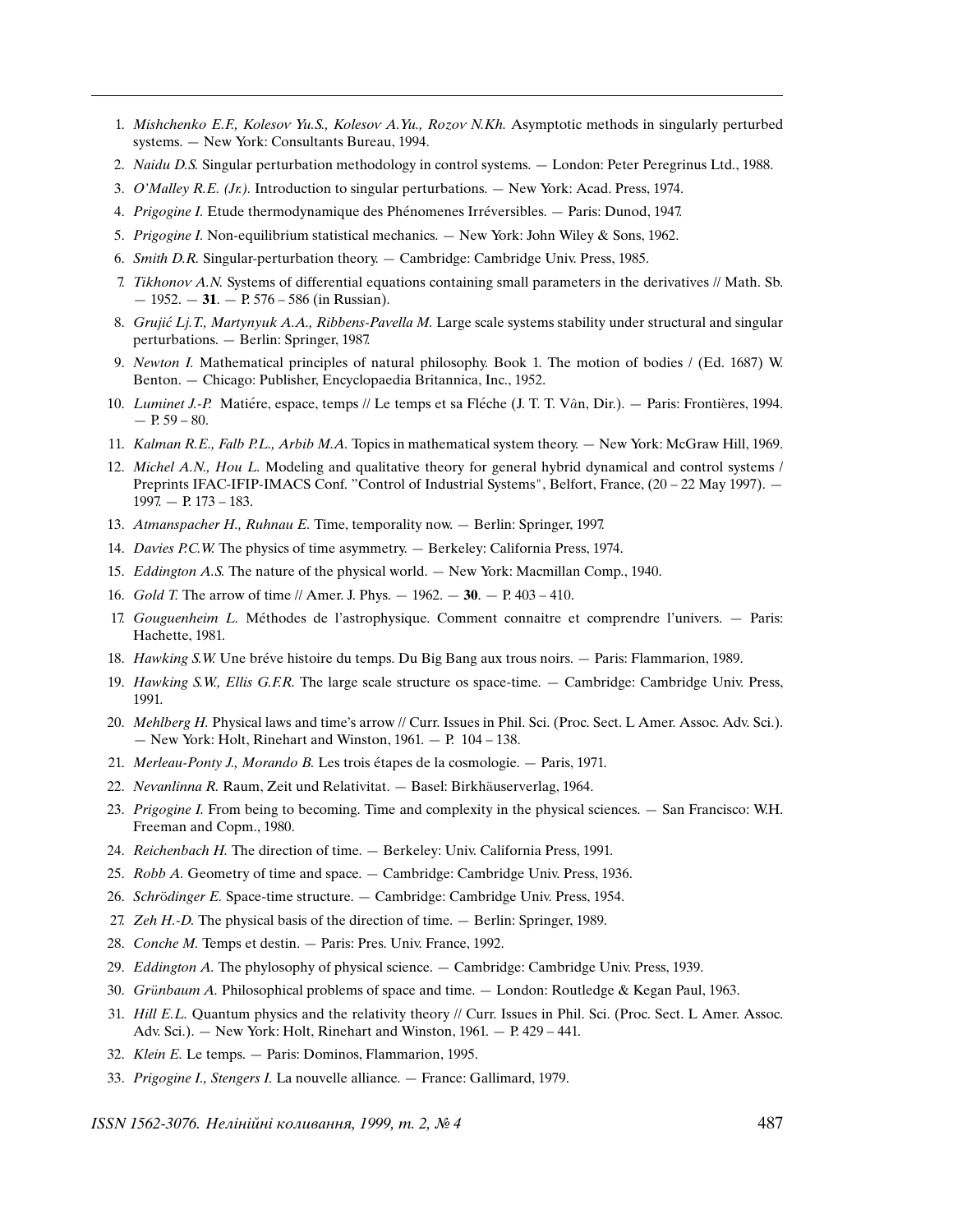- 34. Reichenbach H. The philosophy of space & time. New York: Dover Publ., Inc., 1958.
- 35. The concepts of space and time / Ed. M. Čapek. Dordrecht: D. Reidel Publ. Comp., 1976.
- 36. Paty M. Sur l'histoire du probléme du temps. Le temps physique et les phénomènes // Temps et Flèche. Paris: Frontières, 1994. — P. 21 - 58.
- 37. Lorentz H.A. Versuch einer Theorie der elektrischen und optischen Erscheinungen in bewegten Körpern. Leiden: E. K. Brill, 1895.
- 38. Lorentz H.A. Das Relativitätsprinzip. Leipzig: B. G. Teubner, 1914.
- 39. Lorentz H.A. The theory of electrons. Leipzig: B. G. Teubner, 1916.
- 40. Lorentz H.A. Deux mémoires de Henri Poincaré sur la physique mathématique // Acta math.  $-1921. 38$ .  $- P. 294 - 308.$
- 41. Lorentz H.A., Einstein A., Minkowski H. Das Relativitätsprinzip. Leipzig: B. G. Teubner, 1923.
- 42. Poincaré H. Sur la dynamique de l'électron // C. r. Acad. sci. Paris.  $-1905. P. 1504 1508$ ; Rend. Circ. mat. Palermo. — 1906. — **21**. — P. 130 – 176.
- 43. Einstein A. La théorie de la relativité. Paris: Gauthier-Villars et Cie, 1921.
- 44. Einstein A. Léther et la théorie de la relativité. Paris: Gauthier-Villars et Cie, 1921.
- 45. Einstein A. The meaning of relativity. London: Methuen & Comp., Ltd., 1950.
- 46. Einstein A. Relativity / Univ. paperbacks. London: Methuen & Comp., Ltd., 1960.
- 47. Einstein A., Infeld L. L'évolution des idées en physique. Paris: Flammarion, 1938.
- 48. Adler R., Bazin M., Schiffer M. Introduction to general relativity. Tokyo: McGraw Hill Kogakusha, Ltd., 1975.
- 49. Das A. The special theory of relativity. New York: Springer, 1993.
- 50. Eddington A.S. The mathematical theory of relativity. New York: Chelsea Publ., Comp., 1975.
- 51. Lorentz H.A., Einstein A., Minkowski H., Weyl H. The principle of relativity. New York: Dover Publ., Inc., 1952.
- 52. D'Inverno R. Introducing Einstein's relativity. Oxford: Clarendon Press, 1995.
- 53. Fock V. The theory of space // Time and Gravitation. London: Pergamon Press, 1959.
- 54. Foster J., Nightingale J.D. A short course in general relativity. New York: Springer, 1995.
- 55. Kouznétsov B. Essais sur la relativité. Moscou: Mir, 1971.
- 56. Mach A. La physique moderne et ses théories. New York: Gallimard, Random House, 1962.
- 57. Ougarov V. Théorie de la relativité restreinte. Moscou: Mir, 1969.
- 58. Prokhovnik S.J. Logique de la relativité restreinte. Paris: Gauthier-Villars, 1969.
- 59. Russell B. ABC de la relativié // Le Monde en  $10/18.$  Saint Amand: Union Général d'Editions, 1965.
- 60. Schlick M. Space and time in contemporary physics. New York: Dover Publ., Inc., 1963.
- 61. Tonnelat M.-A. Histoire du principle de relativité. Paris: Flammarion, 1971.
- 62. Wald R.M. Space, time and gravity. Chicago: Univ. Chicago Press, 1992.
- 63. De Beauregard O.C. Mesure du temps et relativité // Cah. Phys.  $1958. 95. P. 256 260.$
- 64. Yourgrau W. Some problems concerning fundamental constants in physics // Curr. Issues in Phil. Sci. (Proc. Sect. L Amer. Assoc. Adv. Sci.). — New York: Holt, Rinehart and Winston, 1961. — P. 319 – 342.
- 65. Grujić Lj.T. Time and modeling // Proc. 1996 IEEE Int. Conf. Systems, Man and Cybernetics, Beijing.  $-$ 1996. — **3**. — P. 2438 – 2443.
- 66. Grujić Lj.T. Multiple time scale systems, time and modeling.  $-$  Preprints IFAC-IMACS-IFIP Conf. Contr. Ind. Syst. (Belfort, France). — 1997. — **1**. — P. 293 – 298; Proc. IFAC Conf. Contr. Ind. Syst. (Pergamon, Elsevier). — 1997. — **1**. — P. 189 – 194.
- 67. Gruyitch Ly.T. Physical continuity and uniqueness principle. Exponential natural tracking control  $//$  J. Neural, Parallel and Sci. Comput. — 1998. — **6**, № 2. — P. 143 – 170.